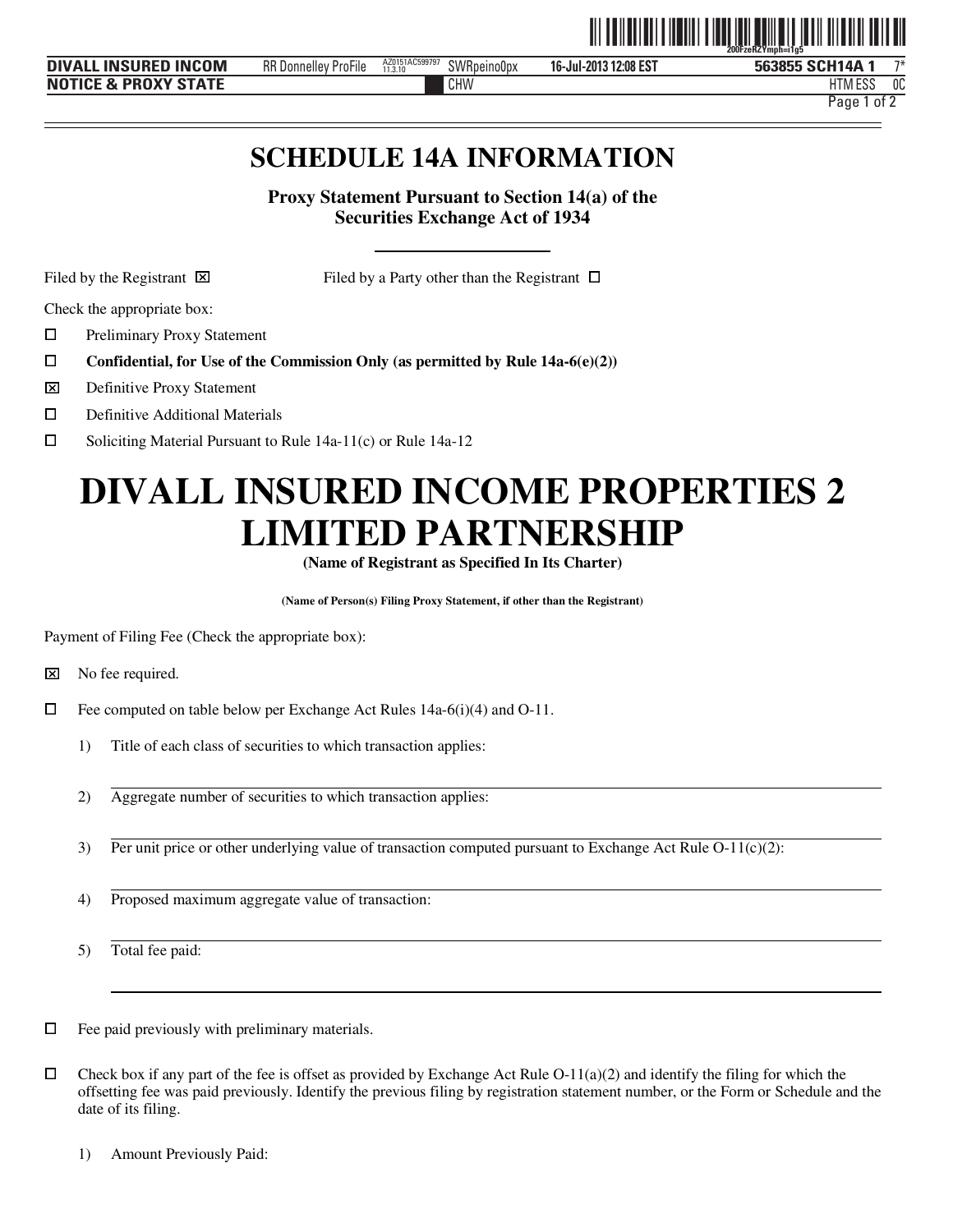

|                                 |                             |                           |             |                       | <u> ITIN ANIT TILIT INI ANIT TILIT IN ANIT TILIT AV</u><br>$200$ Fze $RZY$ mph=i1a5 |
|---------------------------------|-----------------------------|---------------------------|-------------|-----------------------|-------------------------------------------------------------------------------------|
| <b>DIVALL INSURED INCOM</b>     | <b>RR Donnelley ProFile</b> | AZ0151AC599797<br>11.3.10 | SWRpeino0px | 16-Jul-2013 12:08 EST | $7*$<br>563855 SCH14A 1                                                             |
| <b>NOTICE &amp; PROXY STATE</b> |                             | CHW                       |             |                       | <b>HTM ESS</b><br>0C                                                                |
|                                 |                             |                           |             |                       | Page 2 of 2                                                                         |

2) Form, Schedule or Registration Statement No.:

- 3) Filing Party:
- 4) Date Filed: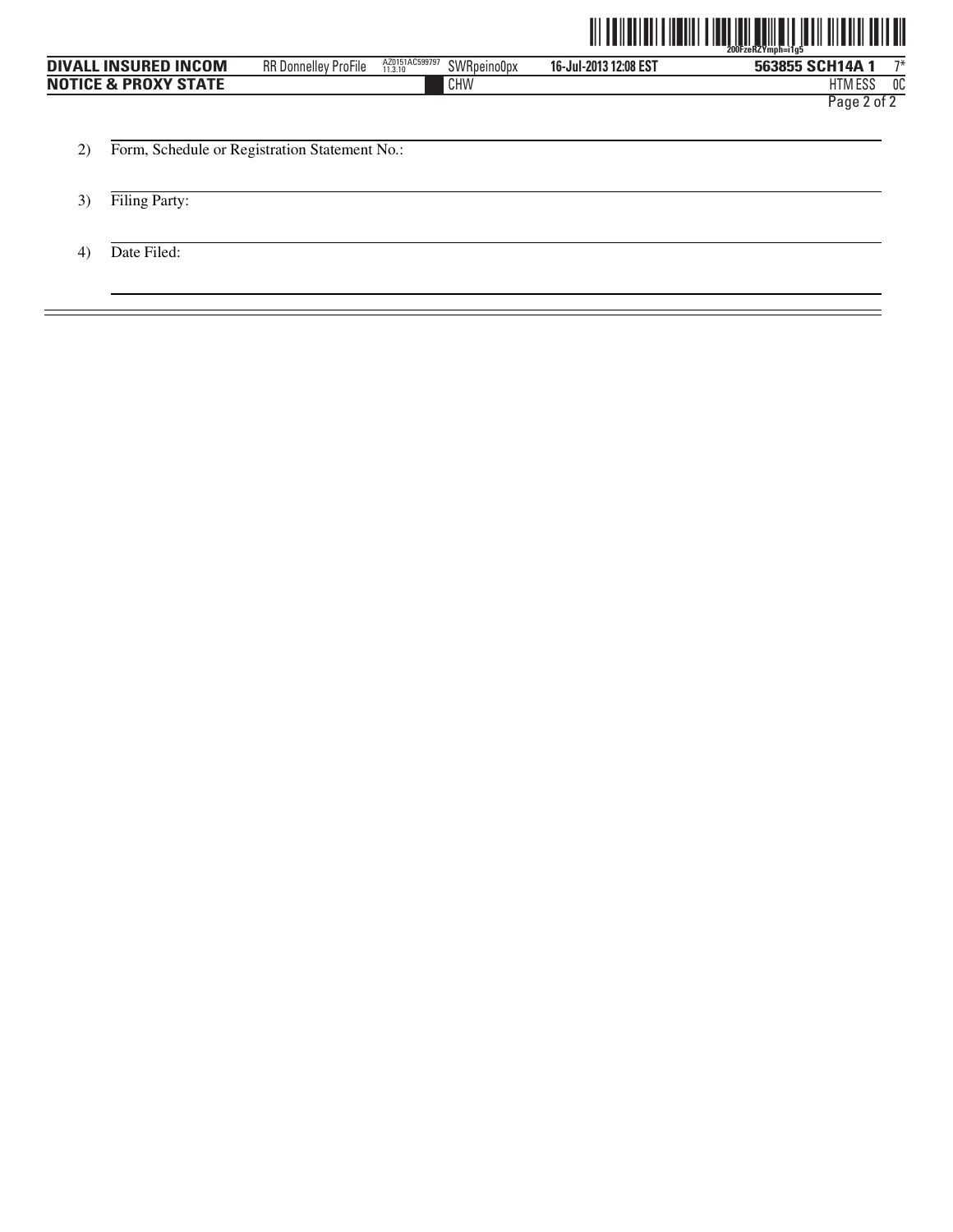|      |                             |                       |                      |                       | <u>. 111   111   111   111   111   111   111   111   111   111   111   111   111   111   111   111   111   111</u><br>200FzeRZYmn#OiGh |
|------|-----------------------------|-----------------------|----------------------|-----------------------|----------------------------------------------------------------------------------------------------------------------------------------|
| NCOM | <b>RR Donnelley ProFile</b> | SWRPRFRS13<br>11.2.18 | <b>SWRpf</b><br>rend | 16-Jul-2013 13:00 EST | 563855 DLTR 1                                                                                                                          |

TIT TERMETERI ETERMIN I TERMETERI ERITETI TERMETERI ILI ILI ILI ERI

**DIVALL INSURED IN NOTICE & PROXY STATE 16-Jul-2013 13:00 EST** CHW **CLN** PS PMT 1C 11.2.18

**THE PROVO GROUP, INC.**

1100 Main Street, Suite 1830 Kansas City, Missouri 64105

#### **REQUEST FOR CONSENT OF LIMITED PARTNERS**

July 19, 2013

Dear Limited Partner:

#### **IMPORTANT:** *Biennial Consent to Sale*

As a Limited Partner in DiVall Insured Income Properties 2 Limited Partnership ("DiVall 2" or the "Partnership") we are providing you and our other Limited Partners an opportunity to consent to a sale of the Partnership's Properties and the dissolution of the Partnership ("Proposed Sale and Dissolution"). The Consent Solicitation is made on behalf of the Partnership by The Provo Group, Inc., as General Partner of the Partnership.

During the Consent process in May 2001, we expressed to you that if the majority did not consent to the Proposed Sale and Dissolution (in 2001, 74% voted against such sale and dissolution) that we would circulate a new Consent every two years to provide the Limited Partners' additional opportunities to submit their consent regarding such sale and dissolution. We conducted a similar Consent process in 2003, 2005, 2007 and 2011, and in each instance the majority of Limited Partners have not voted in favor of such a sale. In 2009, a majority of the Limited Partners voted, in response to the Partnership's Consent solicitation, to extend the term of the Partnership to November 30, 2020.

On or about July 19, 2013, we began mailing a Notice of Internet Availability ("Notice") of the Partnership's Consent Solicitation Materials to you and the other Limited Partners informing you that the Consent statement, Consent Card, our 2012 Annual Report filed on Form 10-K, and voting instructions are available on the Internet at www.divallproperties.com/relations.php. As is more fully described in the Notice, investors may choose to access the Partnership's Consent Solicitation Materials on the Internet, or may request to receive a paper copy of the Consent Solicitation Materials and or the Consent Card at no charge by August 9, 2013 to facilitate timely delivery. The request can be made via telephone at 1-800-547-7686 (DiVall Investor Relations), e-mail to edevera@phxa.com, or the Internet at www.divallproperties.com/newsletter.php. This hard copy election will apply to future consent packages by us as well. If you print the on-line Consent Card, please call DiVall Investor Relations at 1-800-547-7686 for your specific investor label information that must be included on the Consent Card prior to executing and mailing.

No meeting will be held in connection with this 2013 solicitation of consents from the Limited Partners. To be counted, a properly executed, signed and labeled Consent Card must be received by the independent voting tabulator Phoenix American Financial Services, Inc. (the "Tabulator"), located at 2401 Kerner Blvd, San Rafael, CA 94901, on or before August 31, 2013.

Only Limited Partners of record at the close of business on May 31, 2013 will be entitled to vote by executing and returning a Consent Card. A vote "**FOR**" the Consent will authorize the Partnership to proceed with the Proposed Sale and Dissolution.

Because the Proposed Sale and Dissolution requires a majority of "FOR" consents to pass, a vote to "**ABSTAIN**" and the failure to return a Consent Card enclosed would have the same effect as a vote "**AGAINST**".

Although we are circulating consents to poll the Limited Partners, the General Partner recommends a vote **"AGAINST"** the sale of the Partnership's Properties and the resultant liquidation and dissolution of the Partnership.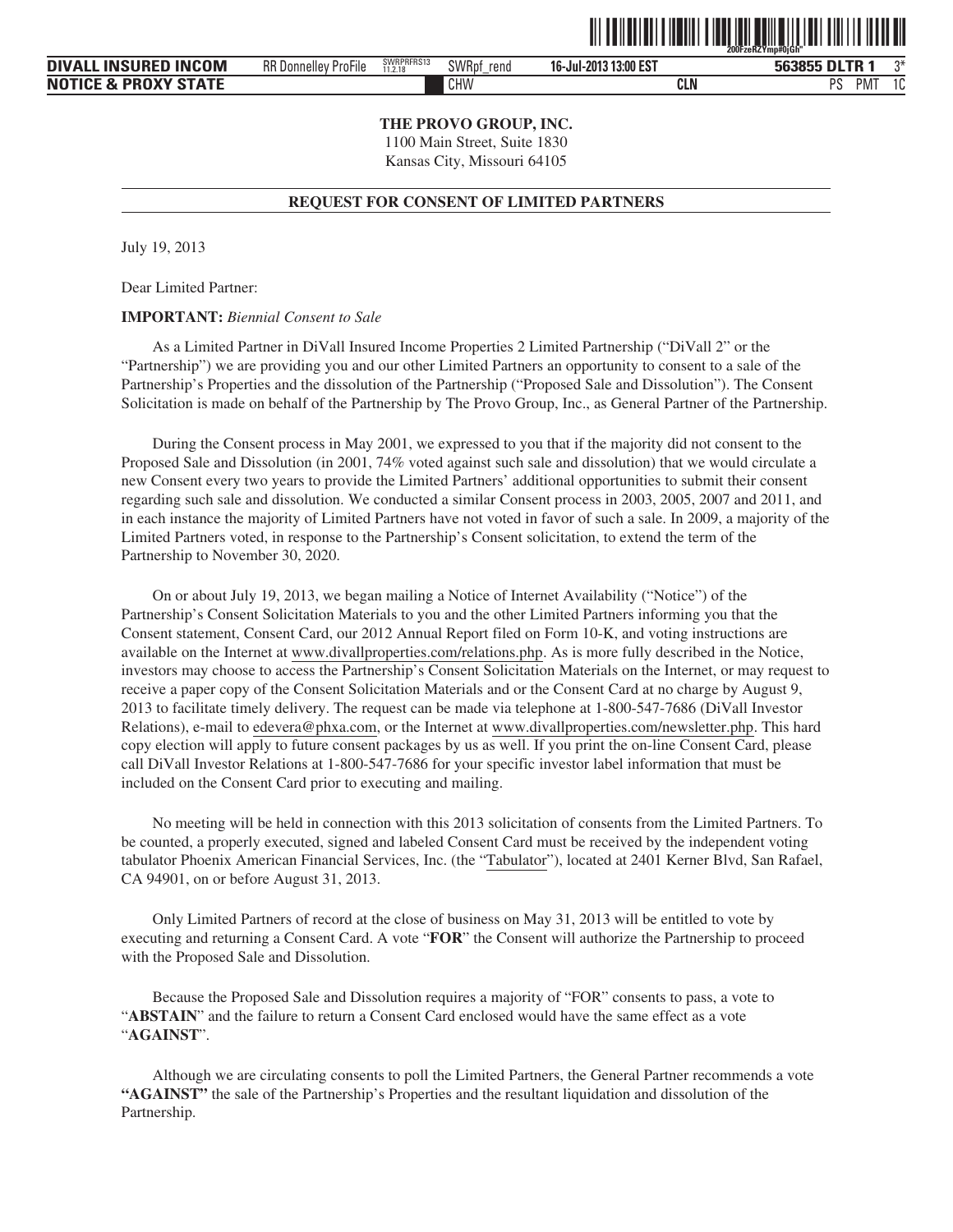

| <b>INCOM</b><br>INSURFD<br><b>DIVAL</b> | $-\cdot$ .<br><b>RR Donnelley</b><br>ProFile | SWRPRFRS13<br>11.2.18 | SWRpf<br>rend | J 13:00 EST<br>16-Jul-2013 | <b>DI TD</b><br>563855 | <b>FM</b><br>$-$                |
|-----------------------------------------|----------------------------------------------|-----------------------|---------------|----------------------------|------------------------|---------------------------------|
| <b>PROXY STATE</b><br><b>NOT</b><br>-74 |                                              |                       | CHW           | <b>CLN</b>                 | DС<br>PM.<br>л.        | $\overline{\phantom{0}}$<br>1 U |

If we do not receive a majority of consents for the Proposed Sale and Dissolution by August 31, 2013, we will continue to operate the Partnership . . . business as usual. We will also circulate a new consent in two years to again poll Limited Partner preferences. If, however, more than 50% of all outstanding units consent to the Proposed Sale and Dissolution, we will move forward immediately with a competitive bid process to sell the Properties and liquidate and dissolve the Partnership.

Very truly yours,

THE PROVO GROUP, INC., as General Partner of DIVALL INSURED INCOME PROPERTIES 2 LIMITED PARTNERSHIP

By: /s/Bruce A. Provo

President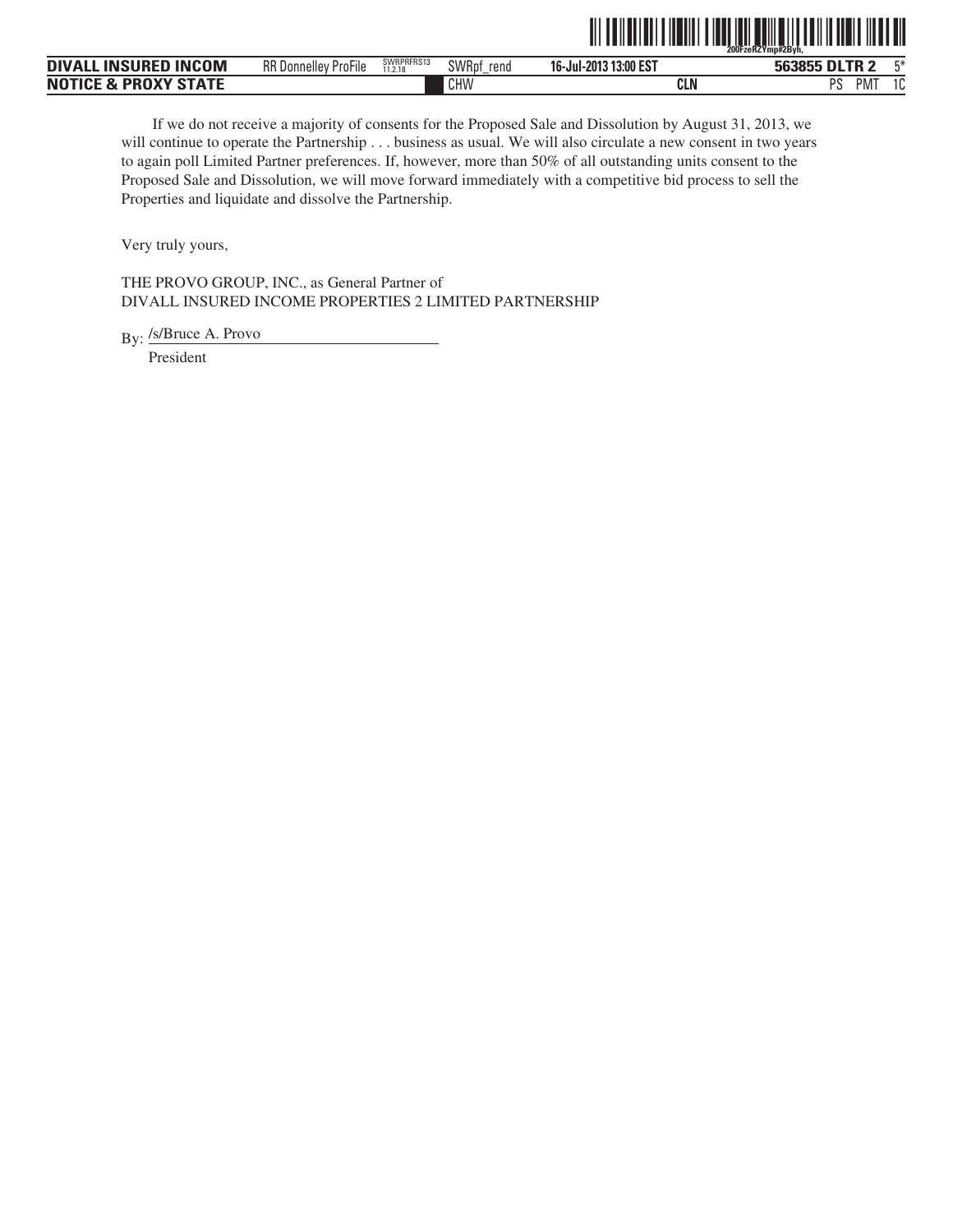

| . INSURED INCOM<br><b>DIVAL</b> | $- \cdot \cdot$<br><b>RR Donnelley</b><br>ProFile | SWRPRFRS16<br>11.2.18 | <b>SWRpt</b><br>rend | 16-Jul-2013 15:00 EST | <b>DTX</b><br>563855 | Л¥           |
|---------------------------------|---------------------------------------------------|-----------------------|----------------------|-----------------------|----------------------|--------------|
| <b>NOTICE &amp; PROXY STATE</b> |                                                   |                       | CHW                  | <b>CLN</b>            | DC<br><b>PM</b>      | $\sim$<br>ΙU |

# **DIVALL INSURED INCOME PROPERTIES 2 LIMITED PARTNERSHIP 1100 MAIN STREET, SUITE 1830 KANSAS CITY, MISSOURI 64105**

**CONSENT STATEMENT July 19, 2013**

#### **General Information**

The Partnership is engaged in the business of owning and operating its investment portfolio of commercial real estate. The Partnership owns 12 properties (collectively the "Properties" and individually a "Property"). All of the Properties are leased on a triple-net basis with the Partnership as lessor and the operator of a business as a tenant (collectively the "Leases," individually a "Lease"). All of the tenants operate as fast-food, family style or casual/theme restaurants (such as Wendy's, Applebee's, etc.).

The Partnership's Agreement of Limited Partnership dated as of November 20, 1987, and amended as of November 25, 1987, February 20, 1988, June 21, 1988, February 8, 1993, May 26, 1993, June 30, 1994 and November 9, 2009 (as amended, the "Partnership Agreement") provides that the Partnership be dissolved on November 30, 2020, or earlier upon the prior occurrence of any of the following events: (i) the disposition of all properties of the Partnership; (ii) the written determination by the General Partner that the Partnership's assets may constitute "plan assets" for purposes of ERISA; (iii) the agreement of Limited Partners owning a majority of the outstanding interests to dissolve the Partnership; or (iv) the dissolution, bankruptcy, death, withdrawal, or incapacity of the last remaining General Partner, unless an additional General Partner is elected previously by a majority of the Limited Partners.

During the Second Quarters of 2001, 2003, 2005, 2007 and 2011, consent solicitations were circulated (the "2001, 2003, 2005, 2007 and 2011 Consents", respectively), which if approved would have authorized the sale of the Partnership's Properties and dissolution of the Partnership ("Proposed Sale and Dissolution"). A majority of the Limited Partners did not vote in favor of any of the 2001, 2003, 2005, 2007 or 2011 Consents. During the Third Quarter of 2009, consent solicitations were circulated (the "2009 Consent") to extended the term of the Partnership ten years to November 30, 2020. A majority of the Limited Partners voted in favor of the extension. Therefore, the Partnership's term was extended and it continues to operate as a going concern.

This Consent Statement is being furnished to holders ("Limited Partners") of limited partnership interests ("Units") in DiVall Insured Income Properties 2 Limited Partnership, a Wisconsin limited partnership ("Partnership"), in connection with the solicitation of written consents by the Partnership to approve a sale of all of the Partnership's Properties, which would result in the liquidation and dissolution of the Partnership (the "Proposed Sale and Dissolution"). No meeting will be held in connection with this solicitation of consents from the Limited Partners.

Consents for the Proposed Sale and Dissolution are solicited on behalf of the Partnership by The Provo Group, Inc., the general partner of the Partnership (the "General Partner"). Solicitation of consents other than by mail may be made by telephone, facsimile or in person by regularly employed officers, agents and employees of the General Partner, who will not receive additional compensation for their efforts. We also may make arrangements with brokers, banks and other custodians, nominees, fiduciaries and limited partners of record to forward solicitation material to the beneficial owners of Units held of record by such persons. The total cost of soliciting the Consents will be borne by the Partnership.

Only Limited Partners of record at the close of business on May 31, 2013 will be entitled to vote by executing, signing and returning a properly labeled Consent Card. A vote "**FOR**" the Consent will authorize the Partnership to proceed with the Proposed Sale and Dissolution.

Because the Proposed Sale and Dissolution requires a majority of "FOR" consents to pass, a vote to "ABSTAIN" and the failure to return a Consent Card will have the same effect as a vote "AGAINST". To be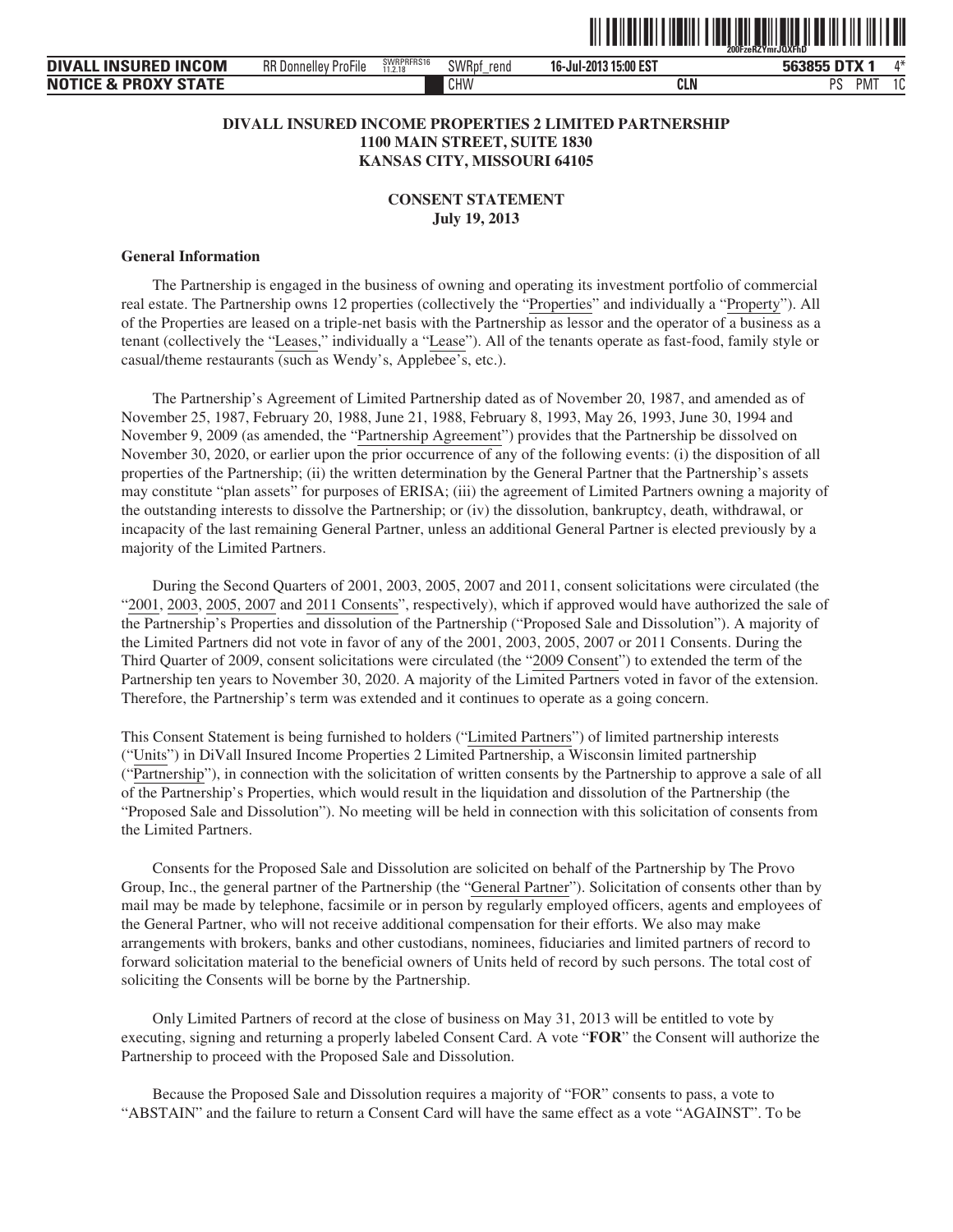|                                 |                             |                          |                       | I III IIII IIII<br>║║  |
|---------------------------------|-----------------------------|--------------------------|-----------------------|------------------------|
| <b>DIVALL INSURED INCOM</b>     | <b>RR Donnelley ProFile</b> | SWRFBU-MWE-XNGWRkumas2an | 17-Jul-2013 12:32 EST | $F^*$<br>563855 DTX 2  |
| <b>NOTICE &amp; PROXY STATE</b> |                             | CHW                      | CLN                   | <b>PMT</b><br>10<br>PS |

counted, a properly executed, signed and labeled Consent Card must be received by the independent voting tabulator Phoenix American Financial Services, Inc. (the "Tabulator"), which is located at 2401 Kerner Blvd., San Rafael, CA 94901, on or before August 31, 2013. Failure of a Limited Partner to return a Consent Card will constitute a vote "**AGAINST**" the Proposed Sale and Dissolution.

A Limited Partner may revoke its Consent Card at any time prior to August 31, 2013, or other conclusion of the Consent solicitation process (whichever is earlier), by mailing a properly executed Consent Card bearing a later date or by mailing a signed, written notice of revocation to the attention of the General Partner or the Tabulator. Revocation of a Consent Card will be effective upon receipt by the General Partner or the Tabulator of either (i) an instrument revoking the Consent Card or (ii) a duly executed Consent Card bearing a later date. This Consent Statement and Consent Card were first made available to Limited Partners on or about July 19, 2013. Once the General Partner has received Consent Cards from a majority of the Limited Partners voting either "FOR" or "AGAINST" the Proposed Sale and Dissolution, the General Partner may declare the Consent solicitation process concluded and will be bound by the results of such process. In any event, unless the General Partner elects to extend the deadline of the consent solicitation, the Consent solicitation processes and the opportunity to vote by returning a Consent Card, will end on August 31, 2013.

**Important Notice Regarding the Internet Availability of Consent Materials for the Consent Solicitation.** A full set of Consent Solicitation Materials is not being mailed to Limited Partners. This Consent Statement, the Consent Card, voting instructions, and the Company's Annual Report on Form 10-K for the fiscal year ended December 31, 2012, are available on-line at www.divallproperties.com/relations.php. Under new rules issued by the SEC, we are providing Internet access to our Consent Solicitation Materials and a Consent Card, as noted in our Notice of Internet Availability (the "Notice") mailed to investors on or around July 19, 2013. In addition, an investor may elect to receive a paper copy of the full set of Consent Solicitation Materials and or a Consent Card at no charge by August 9, 2013 to facilitate timely delivery. The request can be made via telephone at 1-800-547-7686 (DiVall Investor Relations), e-mail to edevera@phxa.com, or the Internet at www.divallproperties.com/newsletter.php. If an investor prints the on-line Consent Card, they must call DiVall Investor Relations at 1-800-547-7686 for their specific investor label information that is to be included on the Consent Card prior to executing, signing and mailing. This election will apply to future consent packages by us as well.

#### **BACKGROUND AND RECOMMENDATIONS OF THE GENERAL PARTNER**

#### **Background of Partnership**

The Partnership is a limited partnership organized under the Wisconsin Uniform Limited Partnership Act pursuant to the Partnership Agreement. As of December 31, 2012, the Partnership consisted of one General Partner and 1,652 Limited Partners owning an aggregate of 46,280.3 Units. The Units were sold commencing February 23, 1988, pursuant to a Registration Statement on Form S-11 filed under the Securities Act of 1933 (Registration 33-18794) as amended. On June 30, 1989, the former general partners exercised their option to extend the offering period to a date no later than February 22, 1990. On February 22, 1990, the Partnership closed the offering at 46,280.3 Units. The Units are not currently traded on any exchange or other public market.

Through this Consent process, the General Partner is seeking an indication from the Limited Partners whether they want to pursue a sale of all of the Properties of the Partnership, which would result in the liquidation and dissolution of the Partnership.

The Partnership Agreement as amended provides in Section 2.2 that the Partnership will terminate and dissolve on November 30, 2020. The Partnership Agreement also provides in Section 10.2 that the Partnership Agreement may be amended upon the vote of the Limited Partners holding more than 50% of the outstanding Units. The total number of outstanding Units as of December 31, 2012, was 46,280.3 Units. Each Unit is entitled to one vote.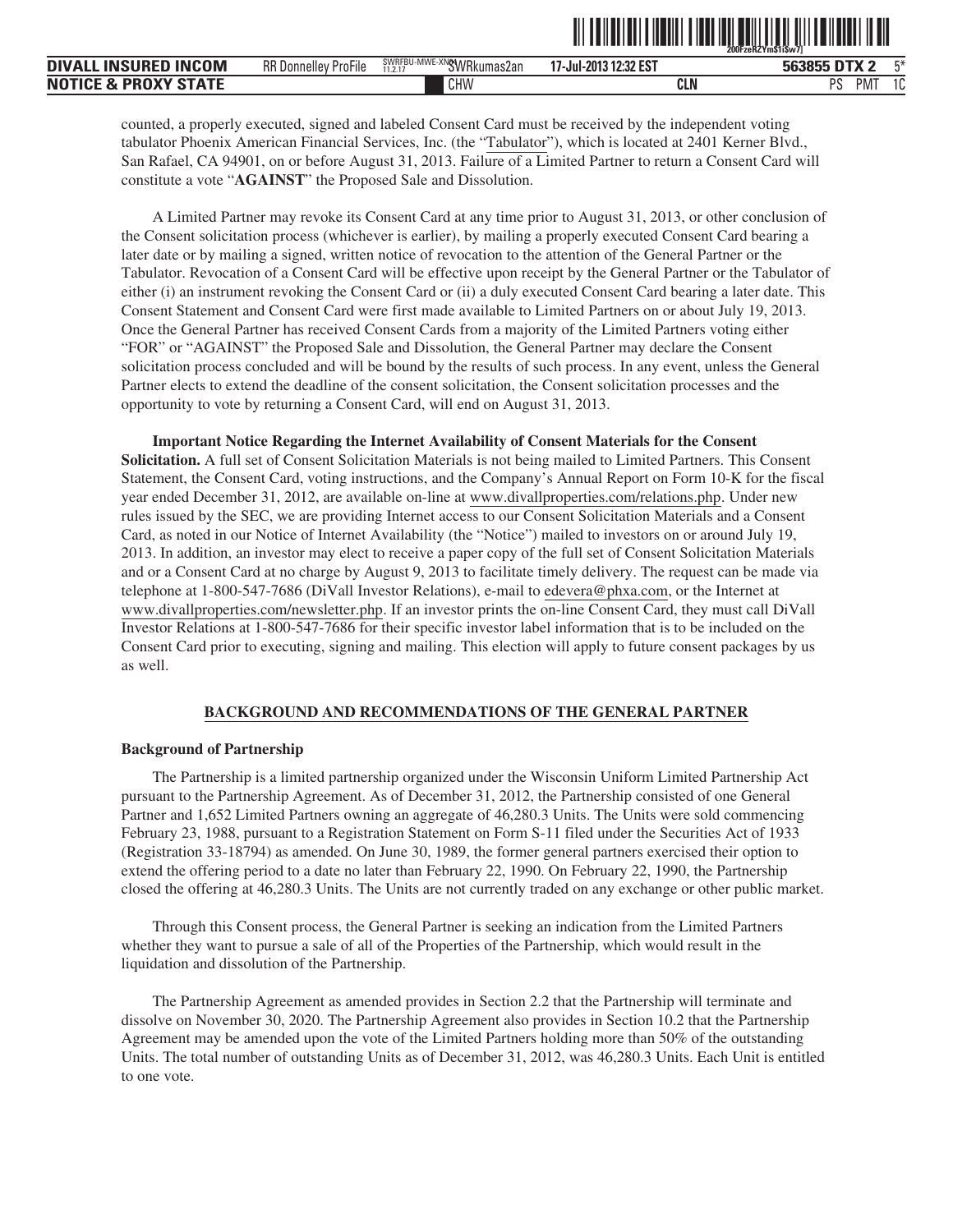|                                 |                             |                       |                      |                       | 200FzeRZYmrJaYah   |
|---------------------------------|-----------------------------|-----------------------|----------------------|-----------------------|--------------------|
| <b>DIVALL INSURED INCOM</b>     | <b>RR Donnelley ProFile</b> | SWRPRFRS16<br>11.2.18 | <b>SWRpf</b><br>rend | 16-Jul-2013 15:00 EST | ግ*<br>563855 DTX 3 |
| <b>NOTICE &amp; PROXY STATE</b> |                             |                       | CHW                  | CLN                   | PS.<br>PM.         |

<u>oli toiloiltai laikauti tuotaa loineelin oli toi toi laikaut</u>

As of December 31, 2012, the Partnership had 1,652 record holders of Units in the Partnership. Based on information known to the Partnership and filed with the SEC, the following person was known to beneficially own 5% or more of the outstanding Interests as of December 31, 2012:

| Title of<br>Class                                    | Name and Address of<br><b>Beneficial Owner</b>                     | Interests<br>Beneficially<br>Owned | Percentage of<br>Interests of<br>Outstanding(1) |
|------------------------------------------------------|--------------------------------------------------------------------|------------------------------------|-------------------------------------------------|
| Limited Partnership<br>Interests $\dots \dots \dots$ | Jesse Small (2)<br>$401$ NW $10th$ Terrace<br>Hallandale, FL 33009 | 6.246                              | 13.50%                                          |

- (1) Based on 46,280.3 Limited Partnership Interests outstanding as of December 31, 2012.
- (2) Jesse Small may be deemed to beneficially own with such voting and investment power the Interests listed above.

As of December 31, 2012, the General Partner did not own any Limited Partnership Interests in the Partnership. TPG Finance Corp. owns 200 Limited Partnership Interests in the Partnership as of December 31, 2012. The President of the General Partner, Bruce A. Provo, is also the President of TPG Finance Corp., but is not a shareholder.

#### **Forward-Looking Statements**

**This Consent Statement contains forward-looking statements. When used in this Consent Statement the words "believes," "anticipates," "intends," "expects" and similar expressions are intended to identify forward-looking statements; however, not all forward-looking statements will contain such expressions. Such statements are subject to a number of risks and uncertainties, including but not limited to those risks described in the Partnership's Annual Report on Form 10-K filed with the Securities and Exchange Commission on March 22, 2013. Actual results or events in the future could differ materially from those described in the forward-looking statements as a result of these and other risks, including the inability of the general partner to find a suitable purchaser for the properties, the inability to agree on an acceptable purchase price or contract terms, a decrease in the financial performance of the properties, the discovery of an environmental condition impacting one or more of the properties, an economic downturn in the markets in which the properties are located and various other factors. The Partnership undertakes no obligation to publicly release any updates or revisions to forward-looking statements to reflect any future events or circumstances.**

#### **Proposed Property Sale and Dissolution of the Partnership**

Through this Consent process, the General Partner is seeking an indication from the Partnership's Limited Partners of whether they want the General Partner to commence the pursuit and sale of all of the Partnership's Properties, which would result in the subsequent liquidation and dissolution of the Partnership (the "Proposed Sale and Disposition").

The Partnership's Amended and Restated Agreement of Limited Partnership provides in Section 10.2 that the General Partner may not sell substantially all of the Properties without the approval of Limited Partners holding more than 50% of the Units.

The General Partner recommends a vote **"AGAINST"** the Proposed Sale and Dissolution as set forth below:

#### **Description of Partnership's Business**

The Partnership is engaged in the business of owning and operating its investment portfolio of commercial real estate properties (the "Properties"). The Properties are leased on a triple net basis to, and operated primarily by, franchisors or franchisees of national, regional and local retail chains under long-term leases. The lessees are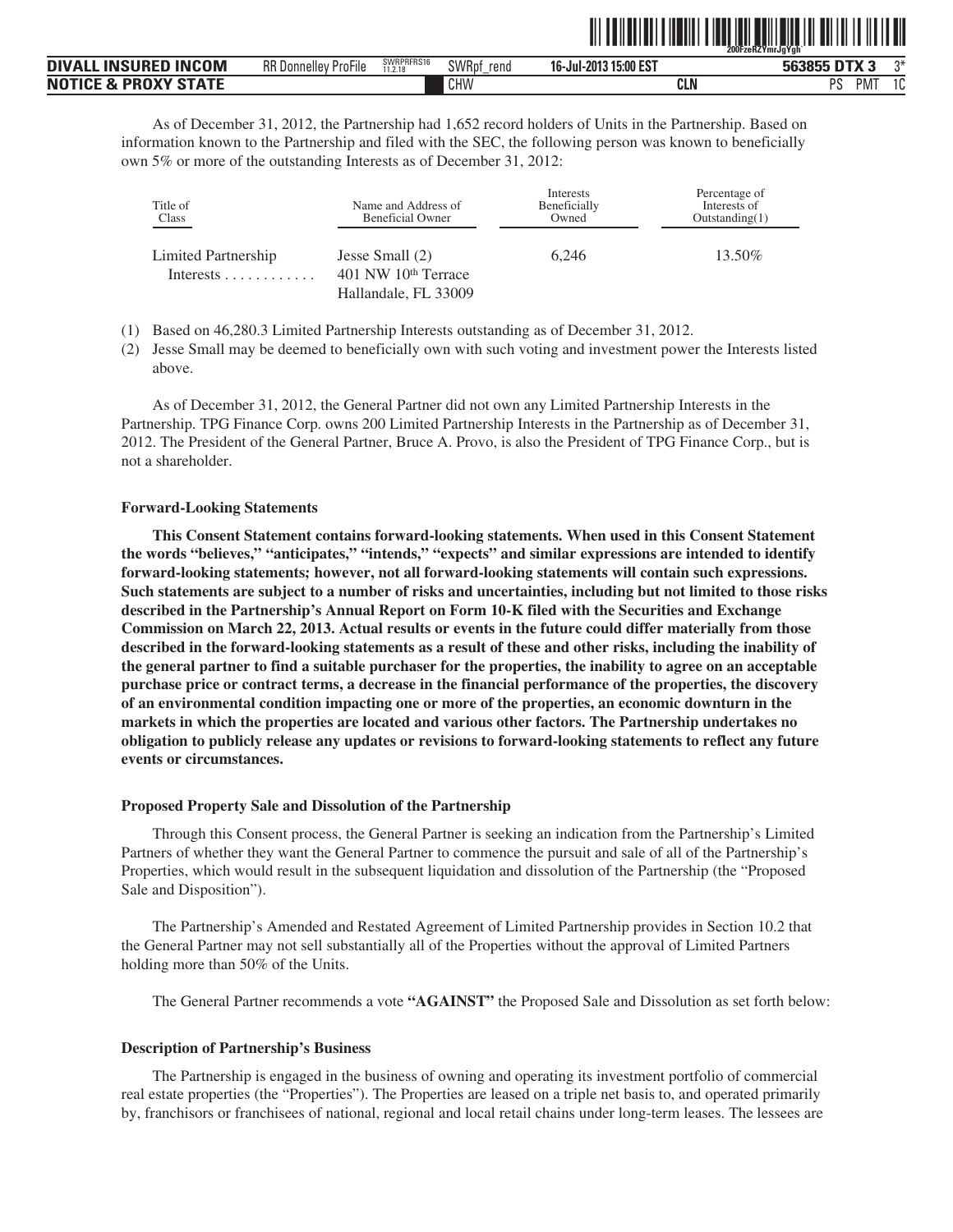|                                                |                             |                       |               |                           | 200FzeRZYmrJo5vhs |             |
|------------------------------------------------|-----------------------------|-----------------------|---------------|---------------------------|-------------------|-------------|
| <b>INCOM</b><br><b>INSURED</b><br><b>DIVAI</b> | <b>RR Donnelley ProFile</b> | SWRPRFRS16<br>11.2.18 | SWRpf<br>rend | 315:00 EST<br>16-Jul-2013 | 563855            | $A - 1$     |
| <b>, PROXY STATF</b><br><b>NOTICE &amp;</b>    |                             |                       | CHW           | CLN                       | DС<br>M<br>-ა     | $\sim$<br>v |

<u>TII TEILEITII TIENII TIENI ITI EEN TUTTU EILEITI TIENI ITI IT</u>

all fast food, family style, and casual/theme restaurants. At the date of this Consent, the Partnership owned 12 Properties. Each of the Properties is described more fully under "The Properties" below.

The original Lease terms for almost all of the Properties are from five to twenty years from the dates of their respective inception. Most of the Leases provide for minimum rents ("Base Rents") and additional rents based upon a percentage of gross sales in excess of specified breakpoints ("Percentage Rents"). The lessee is responsible for occupancy costs such as maintenance, insurance, real estate taxes, and utilities. The Partnership owns one restaurant, which is located on a parcel of land that it does not own, but where it has entered into a long-term ground lease, as lessee, which is set to expire in 2018. The Partnership has the option to extend the ground lease for two additional ten year periods. The Partnership owns all improvements constructed on the land (including the building and improvements) until the termination of the ground lease, at which time all constructed improvements will become the land owner's property. The tenant, a Kentucky Fried Chicken restaurant franchisee ("KFC"), is responsible for the \$3,400 per month ground lease payment per the terms of its lease with the Partnership.

The General Partner has determined that the leases are properly classified as operating leases; therefore, rental income is reported when earned on a straight-line basis and the cost of the property, excluding the cost of the land, is depreciated over its estimated useful life.

As of May 31, 2013, the aggregate Base Rents estimated to be received under the current operating leases for the Partnership's Properties are as follows:

| Year ending<br>December 31, |             |
|-----------------------------|-------------|
|                             |             |
|                             |             |
|                             |             |
|                             |             |
|                             |             |
|                             |             |
|                             | \$7,046,012 |
|                             |             |

The Percentage Rents generated from operations of the Partnership's Properties in 2012, 2011, and 2010 were approximately \$465,000, \$431,000 and \$398,000, respectively.

Nine of the Partnership's twelve Properties are leased to three significant tenants, Wendgusta, LLC ("Wendgusta"), Wendcharles I, LLC ("Wendcharles I") and Wendcharles II, LLC ("Wendcharles II"), all three of whom are Wendy's restaurant franchisees. The property lease(s) for the three tenants comprised approximately 53%, 14% and 8%, respectively, of the total 2012 Base Rents.

Expenses: The General Partner believes that the expenses associated with managing the Partnership compare favorably with other partnerships managing similar portfolios in the industry. The General Partner believes that the expenses incurred by the Partnership in 2012 generally represent the expected level of expenses. Although the General Partner will continue to work to reduce expenses while retaining the quality of services, the General Partner does not predict significant reductions in expenses for the foreseeable future.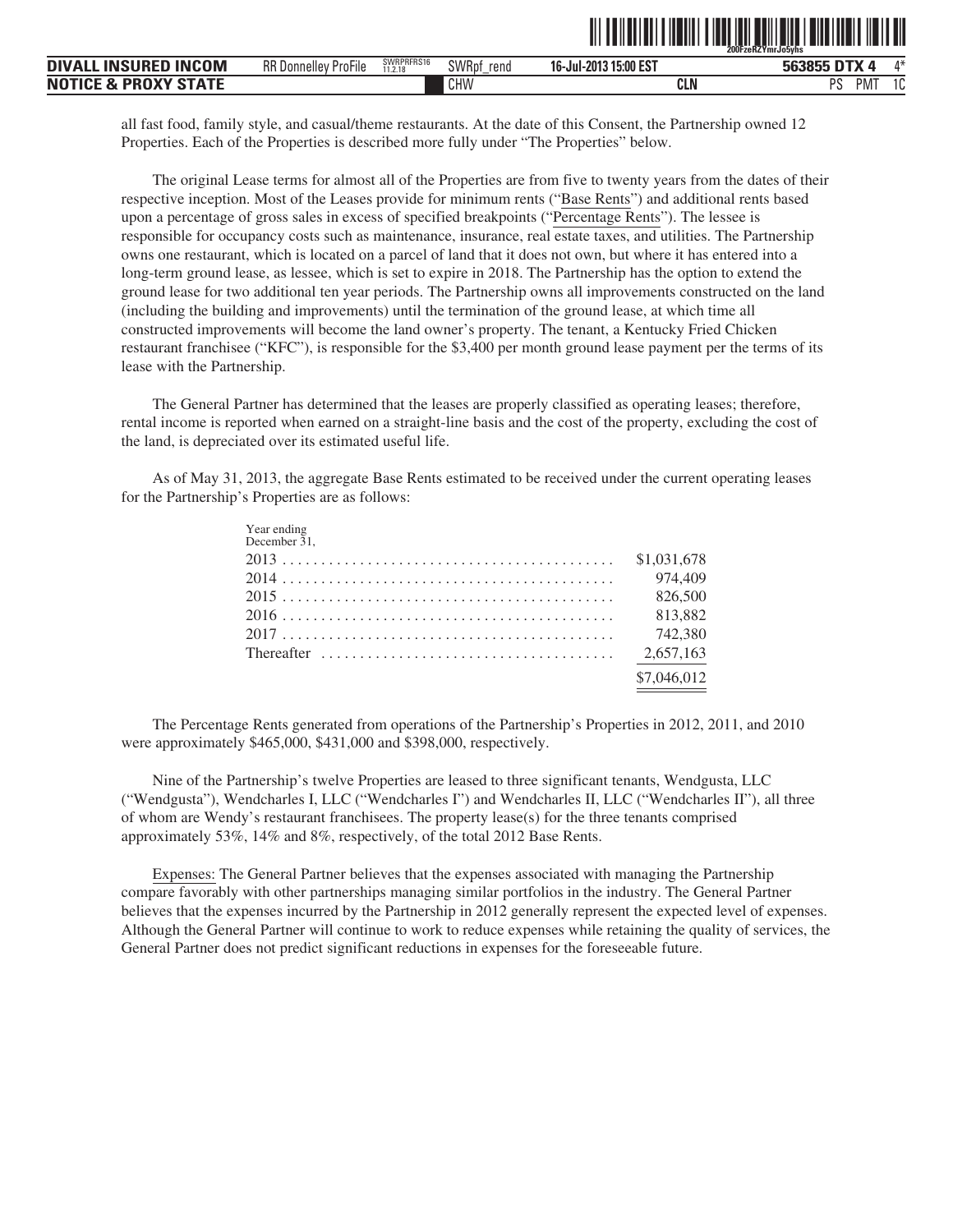|                                 |                             |                       |               |                       | 200FzeRZYmrJxHuh |                           |
|---------------------------------|-----------------------------|-----------------------|---------------|-----------------------|------------------|---------------------------|
| <b>DIVALL INSURED INCOM</b>     | <b>RR Donnelley ProFile</b> | SWRPRFRS16<br>11.2.18 | SWRpf<br>rend | 16-Jul-2013 15:00 EST | 563855 DTX 5     | ገ*                        |
| <b>NOTICE &amp; PROXY STATE</b> |                             |                       | CHW           | CLN                   | PS               | <b>PMT</b><br>$1^{\circ}$ |

#### **The Properties**

As of May 31, 2013, the Partnership owned the following properties:

| <b>Expiration</b><br>of Current<br>Lease | Tenant/<br>Concept                           | Location                                                                  | <b>2013 Base</b><br>Rent \$                                                                                                                                     | <b>Internal</b><br>12/31/12<br>NAV \$                      |
|------------------------------------------|----------------------------------------------|---------------------------------------------------------------------------|-----------------------------------------------------------------------------------------------------------------------------------------------------------------|------------------------------------------------------------|
| 06/30/18                                 | Kentucky                                     | 1014 S. St. Francis Dr.                                                   | 60,000                                                                                                                                                          | 706,000                                                    |
|                                          | Fried                                        | Santa Fe, NM                                                              |                                                                                                                                                                 |                                                            |
|                                          | Chicken                                      |                                                                           |                                                                                                                                                                 |                                                            |
| 5/31/14                                  | Daytona's                                    | 4875 Merle Hay                                                            | 66,000                                                                                                                                                          | 589,000                                                    |
|                                          | All Sports                                   |                                                                           |                                                                                                                                                                 |                                                            |
| 10/31/14                                 |                                              | 2770 Brice Rd.                                                            |                                                                                                                                                                 | 1,676,000                                                  |
|                                          |                                              | Columbus, OH                                                              |                                                                                                                                                                 |                                                            |
| 11/06/21                                 | Wendy's                                      | 1721 Sam Rittenburg Blvd.                                                 | 76,920                                                                                                                                                          | 1,389,000                                                  |
|                                          |                                              | Charleston, SC                                                            |                                                                                                                                                                 |                                                            |
| 11/06/21                                 | Wendy's                                      | 3013 Peach Orchard Rd.                                                    | 86,160                                                                                                                                                          | 1,612,000                                                  |
|                                          |                                              | Augusta, GA                                                               |                                                                                                                                                                 |                                                            |
|                                          |                                              |                                                                           |                                                                                                                                                                 | 1,841,000                                                  |
|                                          |                                              |                                                                           |                                                                                                                                                                 |                                                            |
|                                          |                                              |                                                                           |                                                                                                                                                                 | 1,413,000                                                  |
|                                          |                                              |                                                                           |                                                                                                                                                                 |                                                            |
|                                          |                                              |                                                                           |                                                                                                                                                                 | 1,220,000                                                  |
|                                          |                                              |                                                                           |                                                                                                                                                                 | 1,281,000                                                  |
|                                          |                                              |                                                                           |                                                                                                                                                                 |                                                            |
| 11/06/21                                 |                                              | 1004 Richland Ave.                                                        |                                                                                                                                                                 | 1,566,000                                                  |
|                                          |                                              | Aiken, SC                                                                 |                                                                                                                                                                 |                                                            |
| 11/06/21                                 | Wendy's                                      | 1717 Martintown Rd.                                                       | 87,780                                                                                                                                                          | 1,633,000                                                  |
|                                          |                                              | N. Augusta, GA                                                            |                                                                                                                                                                 |                                                            |
| 11/06/16                                 | Wendy's                                      | 3869 Washington Rd.                                                       | 84,120                                                                                                                                                          | 1,144,000                                                  |
|                                          |                                              | Martinez, GA                                                              |                                                                                                                                                                 |                                                            |
|                                          | <b>Total:</b>                                |                                                                           | \$1,031,678                                                                                                                                                     | \$16,070,000                                               |
|                                          | 11/06/21<br>11/06/21<br>11/06/21<br>11/06/26 | Café<br>Applebee's<br>Wendy's<br>Wendy's<br>Wendy's<br>Wendy's<br>Wendy's | Des Moines, IA<br>1901 Whiskey Rd.<br>Aiken, SC<br>1730 Walton Way<br>August, GA<br>343 Foley Rd.<br>Charleston, SC<br>361 Hwy. 17 Bypass<br>Mount Pleasant, SC | 139,178<br>96,780<br>96,780<br>70,200<br>77,280*<br>90,480 |

\* The annual rent for the Wendy's Mt. Pleasant, SC store will be effectively reduced to \$68,135 for the tenant through the application of monthly rent credits attributable to the condemnation settlement agreement described in more detail below.

#### **Recent Developments**

#### Wendy's- 361 Highway 17 Bypass, Mt. Pleasant, SC Property

On November 30, 2010, the County of Charleston made a purchase offer ("Initial Offer") of approximately \$177,000 to the Partnership in connection with an eminent domain (condemnation) land acquisition of approximately 5,000 square feet of the approximately 44,000 square feet of the Wendy's- Mt. Pleasant, SC ("Wendy's- Mt. Pleasant") property. In October of 2011, the Partnership received Notice ("Condemnation Notice") that the County of Charleston filed condemnation proceedings on October 12, 2011, which in effect permits the County of Charleston to take possession of approximately 5,000 square feet of the Wendy's- Mt. Pleasant property and to begin construction of the planned road improvements. The Partnership had until November 11, 2011, to reject the Initial Offer for the purchase of the property and rejected the tender of payment. However, the Initial Offer remained valid during the period the Partnership disputed the County of Charleston's position that the \$177,000 reflected just compensation for the taking of the property. By and through respective legal counsel, the Partnership and the lessee, Wendcharles I, each filed a Notice of Court Appearance ("Notice of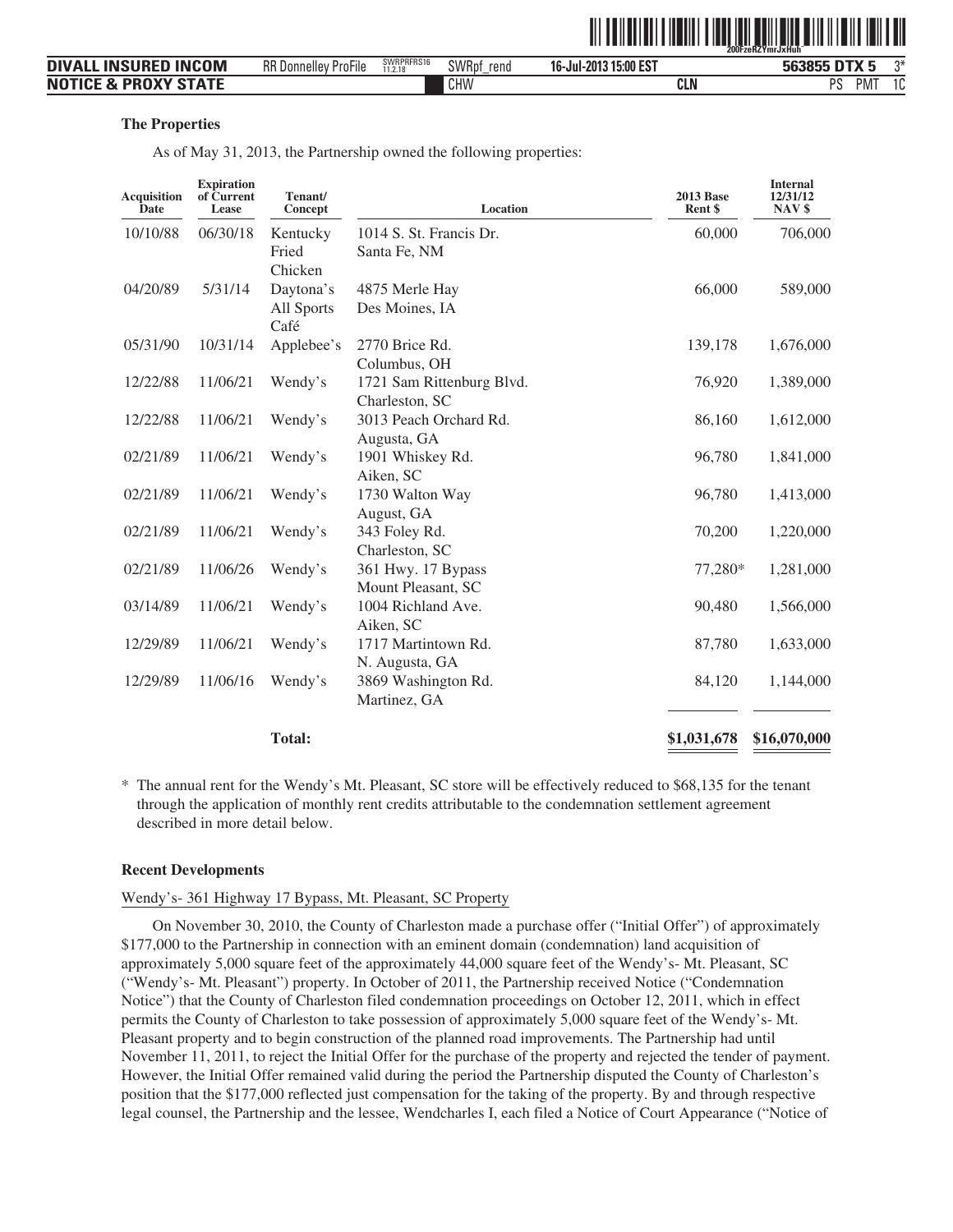|                                                |                             |                       |               |                       | 200FzeRZYmrJ%7Kh\$ |             |
|------------------------------------------------|-----------------------------|-----------------------|---------------|-----------------------|--------------------|-------------|
| <b>INSURED</b><br><b>INCOM</b><br><b>DIVAL</b> | <b>RR Donnelley ProFile</b> | SWRPRFRS16<br>11.2.18 | SWRpf<br>rend | 16-Jul-2013 15:00 EST | 563855 DTX         | $n*$        |
| <b>PROXY STATE</b><br><b>NOTICE &amp;</b>      |                             |                       | CHW           | CLN                   | DС<br>M<br>-ა      | $\sim$<br>u |

**THE REVIEW FOR THE RIVER REPORT OF REAL PROPERTY AND ALL IN THE RIVER AND REAL PROPERTY AND RELEASED FOR THE RIVER** 

Appearance") and requested a jury trial in October 2012. In addition, the Partnership and the lessee served one set of joint initial discovery requests ("Interrogatories" and "Requests for Production") with the County requesting information about and access to up-to-date project plans and any and all other information pertaining to this matter. As the Partnership continued to dispute the Initial Offer as fair value of the land acquisition, mediation between the Partnership and the County was scheduled for February 1, 2013. The County was to have provided an updated appraisal of the taking prior to the mediation date to incorporate the value impact of eliminating one of the two access drives among other unique impacts not previously addressed in the initial appraisal. However, the appraisal was not completed and the February 1, 2013 mediation was cancelled. Mediation was subsequently held on March 15, 2013 with no settlement achieved.

During April 2013, the Condemnor (Charleston County, S.C.) and Landowner settled the total award for just compensation in the amount of \$871,000. The combined contingent legal fees shared by both Landlord and Tenant counsels approximated \$147,500. During June 2013, the Landlord and Tenant reached an agreement to share the Net Settlement proceeds of \$724,000 equally over the term of the lease, before option exercise. The Tenant share will be paid with an initial \$181,000 lump sum payment as of the effective date and monthly rent credits beginning August 1, 2013 of \$1,830 over the remaining ninety nine (99) months of the existing lease term in the aggregate amount of \$181,000. As part of the settlement, the Tenant has exercised one, five (5) year option at current rental rates without further settlement credits. The Landlord will receive \$543,000, with \$362,000 available for distribution to the partners and the remaining \$181,000 recorded as deferred credits to be amortized monthly to rental income offsetting the rent credits allowed under the settlement agreement.

The net book value of the land purchased was \$33,991 and was reclassified to a property held for sale during the fourth quarter of 2010.

#### **Reason for Property Sale and Dissolution Consent**

In 1998, the General Partner determined for a variety of reasons, that it was in the best interest of the Limited Partners and the Partnership to attempt to sell the Properties and then liquidate and dissolve the Partnership. The General Partner solicited and obtained the consent (the "1998 Consent") of the holders of more than 50% of the Units to attempt to dispose of the Properties upon certain terms.

Although the Partnership made substantial effort to market the Properties during 1998, it did not receive a bid for the Properties which met the terms of the 1998 Consent. Though the Partnership has entertained some proposals to acquire the Properties over the past several years, none met the criteria established in the 1998 Consent, nor have they been of a nature that the General Partner believed warranted seeking the approval of the Limited Partners. The General Partner believes that the 1998 Consent is so stale at this point that it no longer serves as appropriate authority to proceed with a sale, even if one were available on the terms outlined in such Consent.

The General Partner is willing to be guided by the preferences of the holders of a majority of the outstanding Units with respect to whether to actively market and sell the Properties for the purpose of liquidating the Partnership. Thus, as it did with the 2001, 2003, 2005, 2007, 2009 and 2011 Consents, the General Partner is soliciting the Limited Partners to determine their desires with respect to such approach. If a majority of the Limited Partners do not consent to the sale of the Partnership's Properties, which would result in the liquidation and dissolution of the Partnership, the General Partner intends to seek a similar consent every two years in order to remain informed as to whether the holders of Units want to dispose of the Properties and liquidate and dissolve the Partnership.

The Partnership is currently set to expire on November 30, 2020. The General Partner believes there are few investment alternatives available in these current turbulent times that provide the stability and security of triple net leased properties without mortgage encumbrances. The Partnership has no debt and therefore, no refinancing or sale pressures. The Partnership simply collects the rents on its Leases (more than half of which have approximately ten years remaining on their terms), pays its management and operating expenses, and distributes the balance to the Limited Partners. So long as the Properties remain leased and the tenants are viable, the investment returns should remain stable.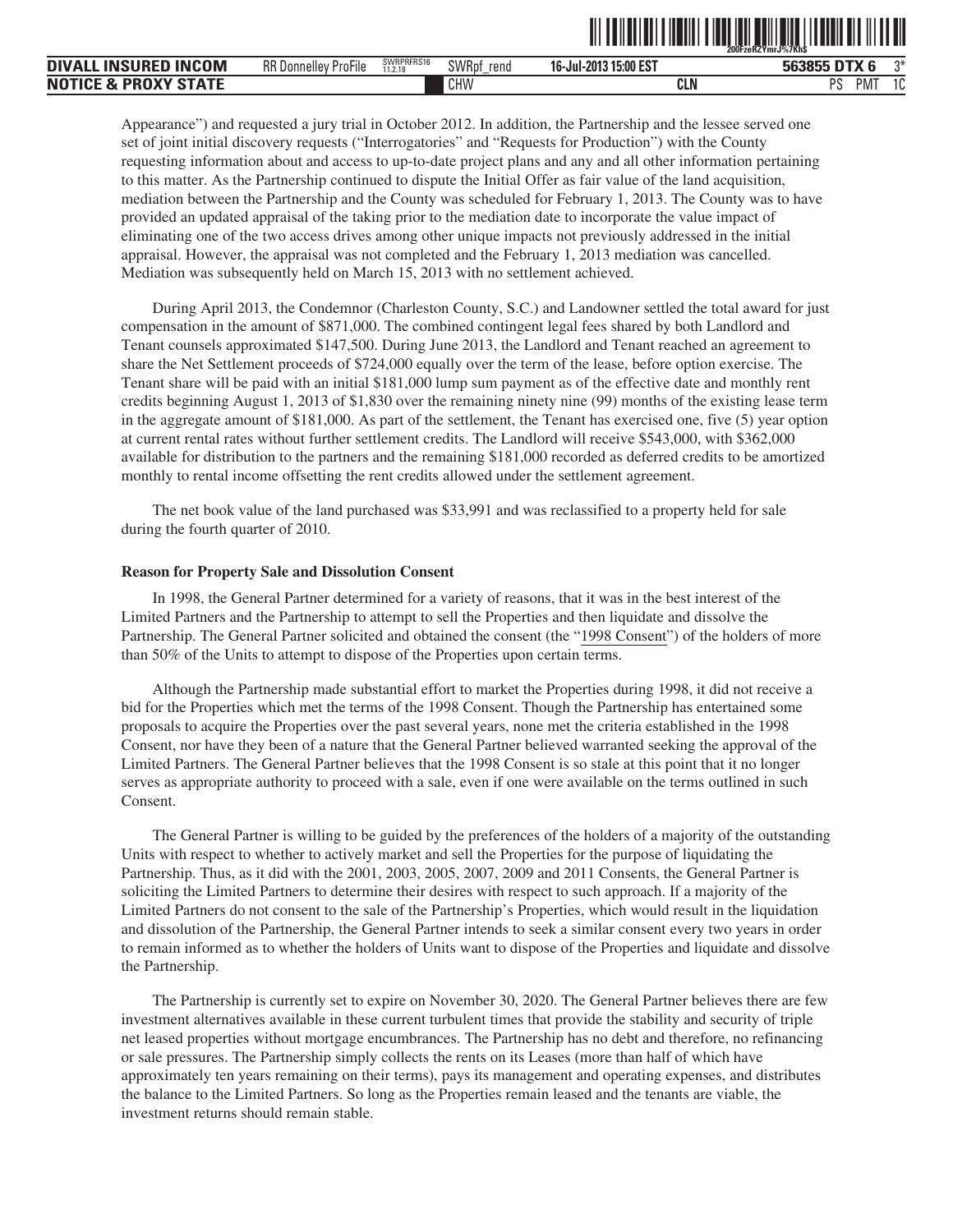|                                                                |                             |                       |                    |                             | 200FzeRZYmrK4%ohw |              |
|----------------------------------------------------------------|-----------------------------|-----------------------|--------------------|-----------------------------|-------------------|--------------|
| <b>INCOM</b><br><b>INSURED</b><br><b>DIVA</b>                  | <b>RR Donnelley ProFile</b> | SWRPRFRS16<br>11.2.18 | SWRpf<br>rend<br>- | 13 15:00 EST<br>16-Jul-2013 | ECOOL<br>.        | $A \Delta L$ |
| <b>PROXV</b><br>CTATF<br>N <sub>0</sub><br>$\bullet$<br>$\sim$ |                             |                       | CHW                | CLN                         | DC<br>M<br>ن َ    | $\sim$<br>u  |

ˆ200FzeRZYmrK4%ohwŠ **200FzeRZYmrK4%ohw**

Over the years, the Partnership has selectively sold properties where the General Partner believed it was receiving a fair price. In some instances the sales were motivated by a desire to improve the overall risk portfolio of the Partnership. Even if a majority of the Limited Partners does not consent to the sale of all of the Properties, the General Partner may continue to "prune" the portfolio on a selective basis.

During the financial crisis and subsequent tepid recovery, the market for triple net lease properties, especially those with high credit tenants, remained relatively active. Initially, prices declined. However, with the various rounds of quantitative easing by the Federal Reserve, interest rates were driven to historic lows. In a search for yield, triple net leases became more attractive as an alternative investment. With this increased demand, the capitalization, or "cap" rates, compressed, and sales prices increased. With recent bond market volatility due to the Federal Reserves' "tapering" of its active bond purchasing, rates have increased dramatically. This may well put pressure on "cap" rates that will negatively affect sales values. Nevertheless, if the partnership assets were sold, the safe reinvestment yield alternatives are still limited for the individual investor.

If the holders of more than 50% of the Units vote "**FOR**" the proposed sale, the General Partner will proceed in good faith to solicit the sale of all the Properties on the terms set forth below and proceed with the dissolution of the Partnership. If the Limited Partners do not authorize such sale, the General Partner will continue to manage the Partnership as a going concern and use its business judgment in an effort to enhance the value of the Partnership. Of course, the General Partner reserves the right at any time in the future, to seek the approval of the Limited Partners with respect to any disposition of all or substantially all of the Partnership's Properties if the General Partner deems such disposition to be in the best interest of the Limited Partners.

Even if the holders of a majority of the Units vote "**FOR**" the proposed sale, there is no assurance that a sale on the terms outlined in this Consent Statement could be consummated.

# **DESCRIPTION OF PROPOSED SALE OF PARTNERSHIP PROPERTIES and SUBSEQUENT DISSOLUTION OF THE PARTERSHIP**

If more than 50% of the Units vote in favor of this Consent, the General Partner will solicit competitive bids for the purchase of the Properties. The General Partner will attempt to obtain a fair market price for the Properties. Upon completion of the sale of the Properties, the assets of the Partnership would be distributed to the Limited Partners, net of all normal and customary costs of such sale, and other reserves as the General Partner deems appropriate (if any) in liquidation and dissolution of the Partnership.

#### **Purchase Price**

If the Proposed Sale and Dissolution passes, the General Partner would solicit bids which include both: (i) a purchase price for all of the Properties in the aggregate, and (ii) a purchase price for each of the Properties individually. New appraisals for all of the Partnership Properties would be secured and the Total Appraised Value of the Properties would be the minimum asking price (the "Asking Price"). The last time appraisals were received was February 5, 2001. At that time, the Total Appraised Value was \$21,626,500, which included the values of 14 properties no longer owned by the Partnership, with an aggregate appraised value of \$10,702,000. The internal 12/31/12 net asset value for the Partnership's Properties was \$16,070,000.

Certain fees, costs and expenses would be incurred by the Partnership in the sale process (the "Expenses"). Such Expenses may include (i) appraisal fees (ii) title insurance fees, (iii) survey fees, (iv) legal fees, (v) brokerage fees/commissions, (vi) filing fees, and (vii) such other fees and expenses as are ordinary and necessary in connection with a large real estate transaction. The General Partner estimates such Expenses at approximately 5.5% of the total price.

Following the consummation of the sale of the Properties, the Partnership would incur additional expenses associated with winding up the Partnership's affairs, liquidating its assets and dissolving the Partnership. Those expenses may include, without limitation: (i) escheat fees; (ii) legal fees; (iii) consent solicitation fees;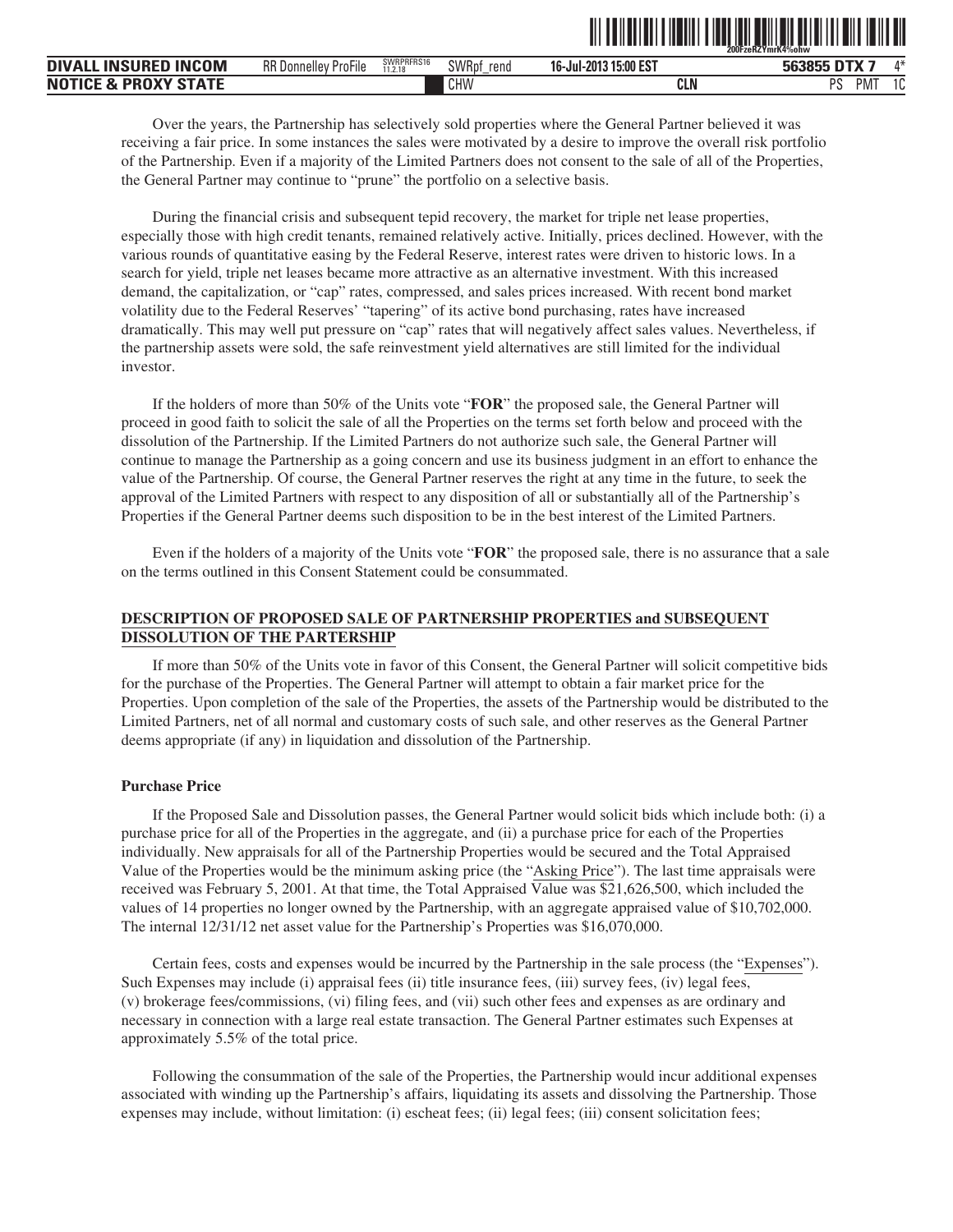| <b>DIVALL INSURED INCOM</b>     | <b>RR Donnelley ProFile</b> | SWRPRFRS16<br>11.2.18 | SWRpt<br>rend | 16-Jul-2013 15:00 EST | 563855 DTX 8         | ⁄l*            |
|---------------------------------|-----------------------------|-----------------------|---------------|-----------------------|----------------------|----------------|
| <b>NOTICE &amp; PROXY STATE</b> |                             |                       | CHW           | CLN                   | DC<br>PM <sub></sub> | $\Delta$<br>ΙU |

ˆ200FzeRZYmrKD&W7‹Š **200FzeRZYmrKD&W7**

(iv) printing and postage expenses; (v) tax preparation and audit fees; (vi) investor servicing fees; (vii) taxes; and (viii) management and overhead fees; and (ix) supplies and other administrative expenses

#### **Effects on the Limited Partners**

Advantages: There is currently no active or established trading market for Partnership Units. The values available to Limited Partners in the secondary market usually represent a discount from the value of the underlying assets of the Partnership, due in part to the lack of liquidity. The liquidation and dissolution of the Partnership would provide a manner for Limited Partners to realize the value of their Units without having to comply with the conditions and restrictions of selling their Units individually and without being subjected to the normal secondary market discount and relatively high transaction fees. Further, following liquidation and dissolution, Limited Partners would no longer be subject to any of the risk factors attendant to the operation of a portfolio of triple-net based properties.

Disadvantages: The General Partner anticipates (but does not guarantee) that the portfolio of Properties will continue to generate net distributable income in line with historical performance for at least the next seven to nine (7-9) years. This represents a cash return of approximately 5-6% of the Internal 12/31/12 NUV. Since the Partnership's assets are depreciable real property, some of the distributable net income may be tax sheltered, leading to a slightly higher "after tax" rate of return. In today's low interest rate environment, these returns compare favorably to alternative investments of similar risk profiles into which Limited Partners could re-invest their after-tax liquidation proceeds.

If the Partnership is liquidated, the Limited Partners will be subject to capital gains taxes to the extent the net proceeds from the sale of Properties on a per Unit basis exceeds the Limited Partners' adjusted tax basis in each Unit.

### **Effect on the General Partner**

The Partnership Agreement provides for the General Partner to receive up to a 3% commission ("Disposition Fee") on the sale of any Partnership Properties if it provides a substantial portion of the services in the sales effort. If the Proposed Sale and Dissolution passes, meaning the requisite consents were received and the Partnership is liquidated and dissolved through sale of the Properties, the General Partner would collect such Disposition Fee and would not be entitled to future management fees as a result of the liquidation and dissolution of the Partnership.

#### **FEDERAL INCOME TAX CONSEQUENCES OF PROPOSED SALE and DISSOLUTION**

The following is a summary of the material Federal income tax consequences resulting from the sale of all of the properties, and the subsequent liquidation and dissolution of the Partnership which may affect a Limited Partner. This summary is included solely for the information of the Limited Partners. This summary is not intended as a substitute for careful tax planning, and consequences may vary according to each Limited Partner's individual circumstances. Therefore each Limited Partner is urged to consult his or her own tax adviser concerning the specific tax consequences of the liquidation and dissolution of the Partnership to such Limited Partner.

This summary is based on the Internal Revenue Code of 1986, as amended ("Code"), as well as the applicable existing regulations there under, judicial decisions and current administrative rules and practices. The following discussion does not discuss the impact, if any, state or local taxes may have on the liquidation and dissolution of the Partnership. Furthermore, no assurance can be given as to the accuracy or completeness of this summary and there can be no assurance that the Internal Revenue Service will agree with the interpretations of the Code and the regulations set forth below. Each Limited Partner should be aware that the Code and the regulations are subject to change and in some instances may be given retroactive effect.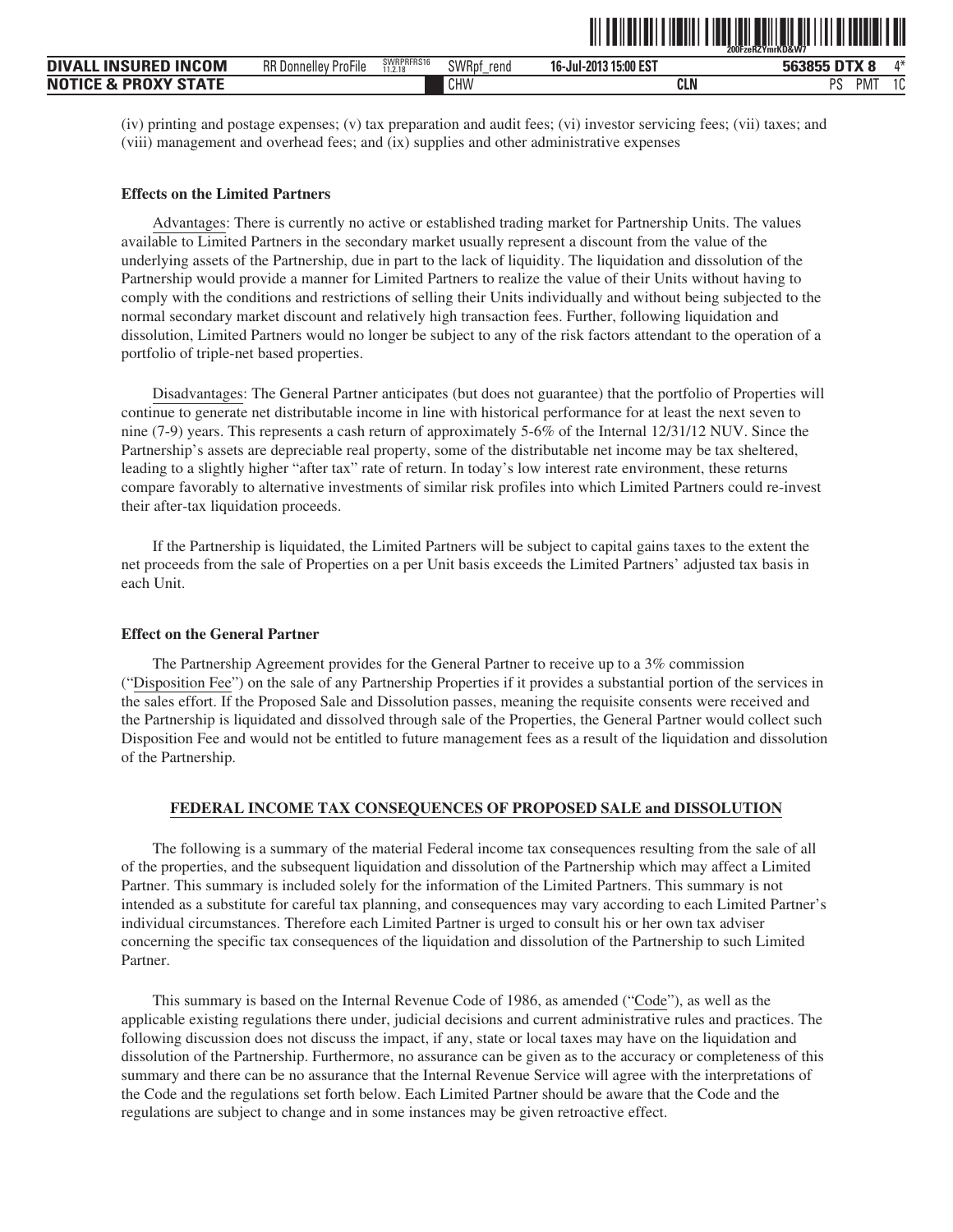| <b>INCOM</b><br>DIVALL<br><b>INSURED</b>  | <b>RR Donnelley ProFile</b> | SWRPRFRS16<br>11.2.18 | SWRpt<br>rend<br>- | 16-Jul-2013 15:00 EST | nty a<br><b>ີ</b> 63855 ∟<br>bŀ<br>∼ | ∩Ж           |
|-------------------------------------------|-----------------------------|-----------------------|--------------------|-----------------------|--------------------------------------|--------------|
| <b>NOTICE &amp;</b><br><b>PROXY STATE</b> |                             |                       | CHW                | <b>CLN</b>            | DC<br>PM <sup>-</sup>                | $\sim$<br>۱u |

ˆ200FzeRZYmrKNhn7QŠ **200FzeRZYmrKNhn7Q**

#### **Taxation of Partnerships in General**

An entity classified as a partnership for federal income tax purposes is not subject to federal income tax. Rather, a partnership is an entity for which the items of income, gain, loss, deductions, and credits "flow through" to the partners, who are taxed in their individual capacities on their distributive shares of the partnership's income, gain, loss, and deductions. However, the partnership is a tax reporting entity that must file an annual return disclosing the partnership's gain or loss. The tax treatment of partnership items of taxable income or loss is generally determined at the partnership level. However, each partner must account separately for its distributive share of the following partnership items: (1) short-term capital gains and losses, (2) long-term capital gains and losses, (3) gains and losses from sales or exchanges of property used in a trade or business or subject to involuntary conversion, (4) charitable contributions, (5) dividends for which there is a dividendsreceived deduction, (6) taxes paid or accrued to foreign countries and to U.S. possessions, (7) taxable income or loss, exclusive of items requiring separate computation, and (8) other items required to be stated separately either by Treas. Reg. §1.702-1 or because separate statement could affect the income tax liability of any partner, including but not limited to the following: recovery of bad debts, prior taxes, and delinquency amounts, deductible investment expenses, alternative minimum tax adjustments and tax preference items, investment interest, and any items subject to a special allocation under the partnership agreement.

Each partner is required to treat partnership items on its return in a manner consistent with the treatment of such items on the partnership return and may be penalized for intentional disregard of the consistency requirement. Each partner must account for its distributive share of partnership taxable income or loss in computing its income tax, whether or not any actual cash distribution is made to such partner during its taxable year. Such consistency requirement may be waived if the partner files a statement (IRS Form 8082) identifying the inconsistency or shows that it resulted from an incorrect schedule furnished by the partnership.

#### **Basis of Partnership Interests**

A partner's basis in its Unit is equal to its cost for such Unit, (i) reduced by its allocable share of partnership distributions, taxable losses and expenditures of the partnership not deductible in computing its taxable income and not properly chargeable to its capital account, and (ii) increased by its allocable share of partnership taxable profits, income of the partnership exempt from tax and additional contributions to the partnership. For purposes of determining basis, an increase in a partner's share of partnership liability is treated as a contribution of money by that partner to the partnership. Conversely, a decrease in its share of partnership liability is treated as distribution of money from the partnership. Generally, a partner may not take recourse liability into account in determining its basis except to the extent of any additional capital contribution it is required to make under the partnership agreement. However, if a partnership asset is subject to a liability for which no partner has any personal liability, in general, the partner's allocable share of the nonrecourse liability will be taken into account to determine basis.

#### **Effect of the Proposed Sale**

The sale of Partnership Properties in connection with the liquidation and dissolution of the Partnership would be a taxable event to the Limited Partners. Gain or loss on a sale of a property generally would be measured by the difference between the net amount realized (after deducting ordinary and necessary expenses of the sale) and the adjusted basis of the property that is sold. Generally the amount realized is the sum of any money received, plus the fair market value of any property received, plus the amount of liability from which the Partnership is discharged as a result of the sale. The adjusted basis of property is generally the basis on the day the property was acquired less deductions, allowed or allowable, for depreciation.

A substantial portion of the property, including building, land and equipment, which were held for more than one year, are expected to be treated as "Code Section 1231 assets." Code Section 1231 assets are property used in the trade or business of a character which is subject to the allowance for depreciation, held for more than one year, and real property used in the trade or business held for more than one year. Gains or losses from the sale of Code Section 1231 assets would be combined with any other Code Section 1231 gains or losses incurred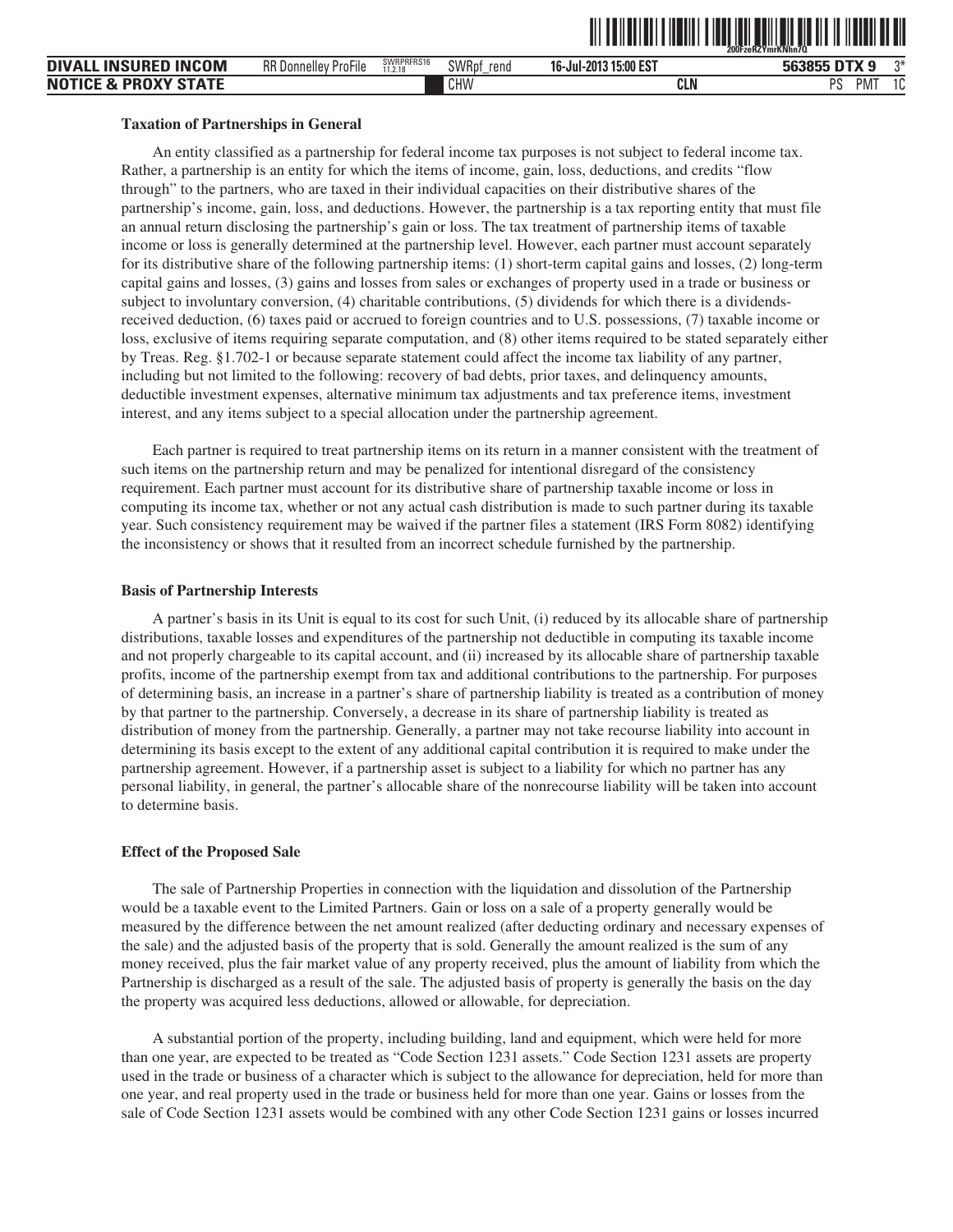|                                                     |                                          |                       |               |                            | 200FzeRZYmrKXiThh                                      |             |
|-----------------------------------------------------|------------------------------------------|-----------------------|---------------|----------------------------|--------------------------------------------------------|-------------|
| <b>INCOM</b><br><b>DIVA</b><br>LL INSURED           | $-1$<br><b>RR</b> Donnelley<br>' ProFile | SWRPRFRS16<br>11.2.18 | SWRpf<br>rend | 3 15:00 EST<br>16-Jul-2013 | <b>DTX</b><br>563855<br>$\overline{\phantom{a}}$<br>1U | $n*$        |
| <b>PROXY STATE</b><br><b>NOTICE</b><br>$\mathbf{8}$ |                                          |                       | CHW           | <b>CLN</b>                 | PS<br>M                                                | $\sim$<br>u |

ˆ200FzeRZYmrKXiThhŠ **200FzeRZYmrKXiThh**

by the Partnership in that year, and the Code Section 1231 gains or losses would be allocated to the Limited Partners as provided in the Partnership Agreement. Notwithstanding the foregoing, certain depreciation recapture rules may cause some or all of the gains realized upon the liquidation of the Partnership Properties to be taxed at the partner level as ordinary income under I.R.C. Section 1250(a) or at a 25% rate by virtue of the "unrecaptured I.R.C. Section 1250 gain" rules. Section 1250 recapture will only be applicable to DiVall's taxable investors.

#### **Effect of Dissolution and Liquidation**

Generally, upon the dissolution and liquidation of a partnership, gain will be recognized by and taxable to a partner to the extent the amount of cash distributed to it exceeds the partner's basis in its Unit at the time of distribution. Any gain or loss which a Limited Partner recognizes from a liquidating distribution is generally taxed as capital gain or loss. However, any income or loss allocated from the normal operations of the partnership during the year of liquidation may constitute ordinary income or loss.

Any capital gain or loss will be treated as long-term if the Limited Partner has held its Units for more than twelve (12) months when the liquidation is consummated. For non-corporate limited partners, long-term capital gains are generally taxed at a 20% rate. This rate may be 0% depending on the individual taxpayer's taxable income and applicable tax bracket. If the Limited Partner has held its Units for less than a year, any gain will be a short-term capital gain. Short-term capital gains are taxed as ordinary income. Capital losses generally are deductible only to the extent of capital gains plus, in the case of a non-corporate Limited Partner, up to \$3,000 of ordinary income. Capital losses realized upon the liquidation may be utilized to offset capital gains from other sources and may be carried forward, subject to applicable limitations. If the selling partner has a basis of zero and a deficit or negative capital account, it will realize additional income to the extent that it has been relieved of its obligation to repay the deficit or is subject to a qualified income offset.

Although the sale of a partnership interest (and the liquidation of the Partnership is treated as a sale of a partnership interest) generally gives rise to capital gain or loss, amounts received by a partner allocable to its share of unrealized receivables or substantially appreciated inventory may constitute ordinary income or loss. The term "unrealized receivables" includes any rights to income that have not been included in gross income under the method of accounting employed by the partnership (Treas. Reg. §1.751-1(c)).

#### **Exempt Employee Trusts and Individual Retirement Accounts**

Tax-exempt organizations, including trusts which hold assets of employee benefit plans, although not generally subject to federal income tax, are subject to tax on certain income derived from a trade or business carried on by the organization which is unrelated to its exempt activities. However, such unrelated business taxable income does not in general include income from real property, gain from the sale of property other than inventory, interest, dividends and certain other types of passive investment income that is derived from "debtfinanced properties" as defined in Section 514 of the Code. Further, if, as the Partnership believes, the Properties are not characterized as "inventory," and are not held primarily for sale to customers in the ordinary course of the Partnership's business, the income from the sale of the Properties should not constitute unrelated business taxable income. Finally, the Partnership's temporary investment of funds in interest-bearing instruments and deposits also should not give rise to unrelated business taxable income.

THE FOREGOING ANALYSIS CANNOT BE, AND IS NOT INTENDED AS, A SUBSTITUTE FOR CAREFUL TAX PLANNING. LIMITED PARTNERS ARE URGED TO CONSULT THEIR OWN TAX ADVISORS WITH RESPECT TO THEIR OWN TAX SITUATIONS. THIS TRANSACTION MAY AFFECT SEVERAL FEDERAL TAXES, INCLUDING, BUT NOT LIMITED TO, INCOME AND ESTATE TAXES.

#### **DISTRIBUTION UPON LIQUIDATION OF THE PARTNERSHIP**

Upon completion of the Proposed Sale, the Partnership will be dissolved and its business wound up in accordance with Article VIII of the Partnership Agreement, including the liquidation of the Partnership Properties. The sale proceeds, after establishing any necessary cash reserves to cover liabilities, will be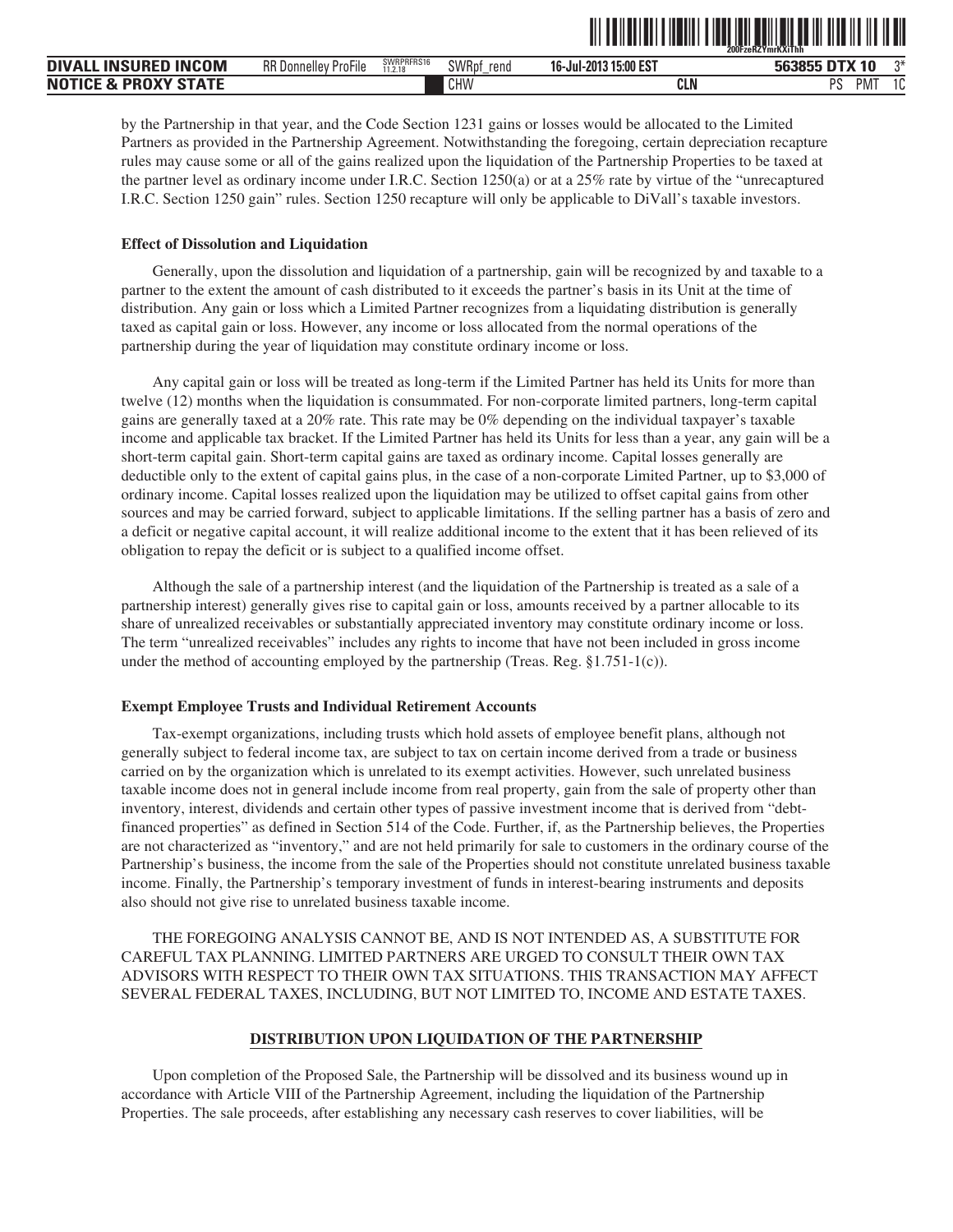|                                |                                                     |                       |                      |                           | ------------------------------------<br>200FzeRZYmrKcp1h |              |
|--------------------------------|-----------------------------------------------------|-----------------------|----------------------|---------------------------|----------------------------------------------------------|--------------|
| DIVALL INSURED<br><b>INCOM</b> | $- \cdot \cdot$<br><b>RR</b> Donnelley<br>' ProFile | SWRPRFRS16<br>11.2.18 | SWRpt<br>rend<br>$-$ | 315:00 EST<br>16-Jul-2013 | DTX 11 د<br>563855                                       | つ米           |
| Notice & Proxy State           |                                                     |                       | CHW                  | CLN                       | DС<br>PM.                                                | $\sim$<br>ιu |

<u>oli od indijelo i predstava sla</u>da i predstava i predstava i predstava i predstava.

distributed to the Limited Partners and the General Partner in the manner set forth in the Partnership Agreement, although the distribution to the General Partner is expected to be limited to the minimum amount necessary to cover its tax obligations on its portion of the Partnership's income resulting from the liquidation. The General Partner would attempt to obtain commercial insurance covering liabilities which the Indemnification Trust was established to cover. If such insurance is available, the Partnership would use proceeds from the Indemnification Trust to purchase such insurance coverage and the balance of the Indemnification Trust would be distributed with the sale proceeds during liquidation. If such insurance coverage is unavailable at a reasonable cost, the Indemnification Trust would be maintained for a period past termination of the Partnership in keeping with terms of such Indemnification Trust, and the proceeds thereof would be subsequently distributed to the Limited Partners.

#### **REGULATORY REQUIREMENTS**

There are no regulatory requirements in connection with the Proposed Sale and Dissolution.

Other than the requirement under Wisconsin law that the Partnership file, a Certificate of Cancellation to dissolve the Partnership, there are no federal or state regulatory requirements that would apply to a liquidation and dissolution of the Partnership.

# **INCORPORATION OF CERTAIN INFORMATION BY REFERENCE**

The following document and its exhibits filed by the Partnership with the Securities  $&$  Exchange Commission are hereby incorporated in this Consent Statement by reference:

Annual Report on Form 10-K for the fiscal year ended December 31, 2012 ("Form 10-K").

All reports and other documents filed by the Partnership after the date of this Consent Statement pursuant to Section 13(a), 13(c), 14 or 15(d) of the Securities and Exchange Act of 1934 and prior to the final date on which written consents may be received shall be deemed to be incorporated by reference herein and to be a part hereof from the dates of filing of such reports or documents. Any statement contained herein or in a document incorporated or deemed to be incorporated by reference herein shall be deemed to be modified or superseded for the purposes of this Consent Statement to the extent that a statement contained herein or in another document that also is or is deemed to be incorporated by reference herein modifies or supersedes such statement. Any statement so modified or superseded shall not be deemed, except as so modified or superseded, to constitute a part of this Consent Statement.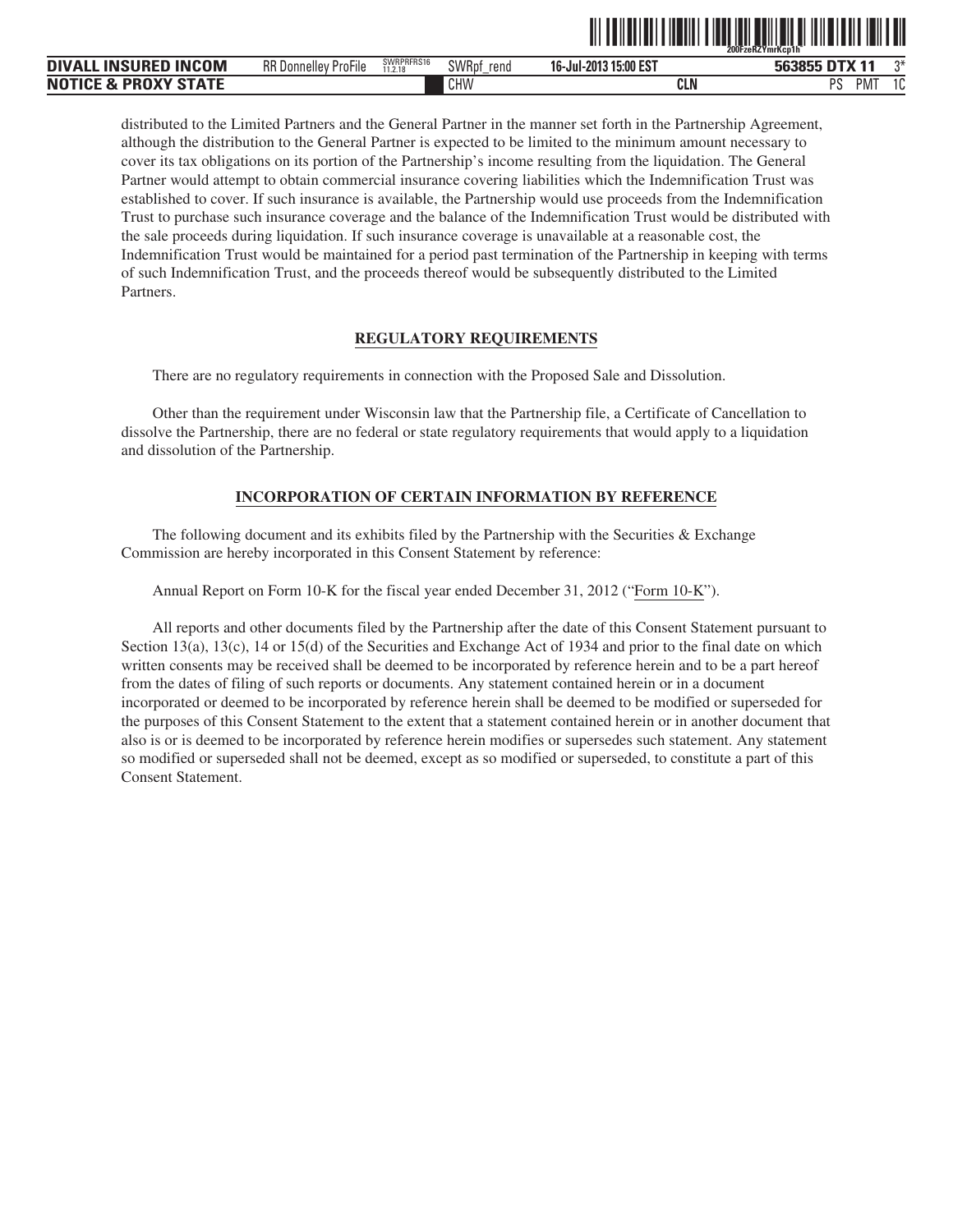

| <b>DIVALL INSURED INCOM</b>     | RR D<br>' ProFile<br>. Donnellev | SWRPRFRS03<br>11.2.18 | <b>SWRpt</b><br>rend | 16-Jul-2013 15:20 EST | <b>DPC</b><br>563855 | ∩* |
|---------------------------------|----------------------------------|-----------------------|----------------------|-----------------------|----------------------|----|
| <b>NOTICE &amp; PROXY STATE</b> |                                  |                       | CHW                  |                       | roc<br>HIM ESS       | 0C |

Page 1 of 1

# **DIVALL INSURED INCOME PROPERTIES 2 LIMITED PARTNERSHIP, a Wisconsin Limited Partnership**

# **CONSENT OF LIMITED PARTNER TO SALE OF All OF THE PARTNERSHIP PROPERTIES and SUBSEQUENT LIQUIDATION AND DISSOLUTION OF THE PARTNERSHIP**

The undersigned Limited Partner acknowledges receipt of the Consent Statement dated July 19, 2013 respecting the proposed sale of all of the Partnership's properties, which would result in the subsequent liquidation and dissolution of the Partnership (the "Proposed Sale and Dissolution"). The undersigned Limited Partner understands that the General Partner is seeking an indication of the Limited Partner's desire to initiate a sale of all of the Partnership's properties to one or more buyers.

The General Partner recommends a vote **AGAINST** a sale of all the Partnership's properties, which would result in the liquidation and dissolution of the Partnership.

THIS PROPOSED SALE AND DISSOLUTION REQUIRES THE APPROVAL BY THE HOLDERS OF MORE THAN 50% OF THE OUTSTANDING UNITS OF THE PARTNERSHIP.

**PLEASE MARK YOUR VOTE ON REVERSE SIDE AND SIGN AND DATE AND PROMPTLY MAIL TO: Phoenix American Financial Services, Inc., 2401 Kerner Blvd, San Rafael, CA 94901**